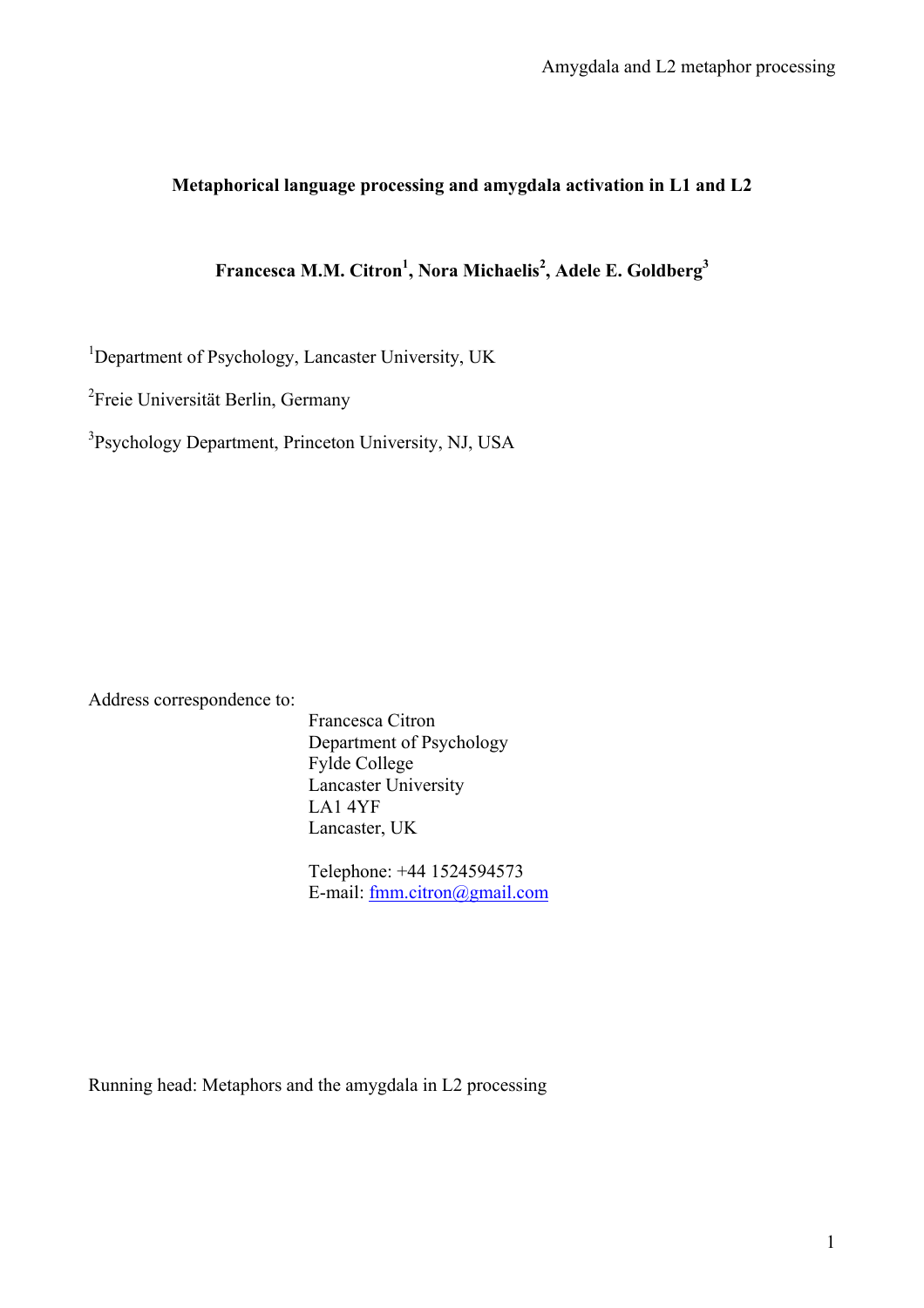#### **Abstract**

The present study aims to investigate the neural correlates of processing conventional figurative language in non-native speakers in a comparison with native speakers. Italian proficient L2 learners of German and German native speakers read conventional metaphorical statements as well as literal paraphrases that were comparable on a range of psycholinguistic variables. Results confirm previous findings that native speakers show increased activity for metaphorical processing, and left amygdala activation increases with increasing Metaphoricity. At the whole-brain level, L2 learners showed the expected overall differences in activation when compared to native speakers (in the fronto-temporal network). But L2 speakers did not show any distinctive activation outside the caudate nucleus as Metaphoricity increased, suggesting that the L2 speakers were less affected by increasing Metaphoricity than native speakers were. With small volume correction, only a single peak in the amygdala reached threshold for L2 speakers as Metaphoricity increased. The findings are consistent with the view that metaphorical language is more engaging for native speakers but not necessarily for L2 speakers.

Keywords: multilingualism, metaphor, amygdala, emotion, fMRI, IFG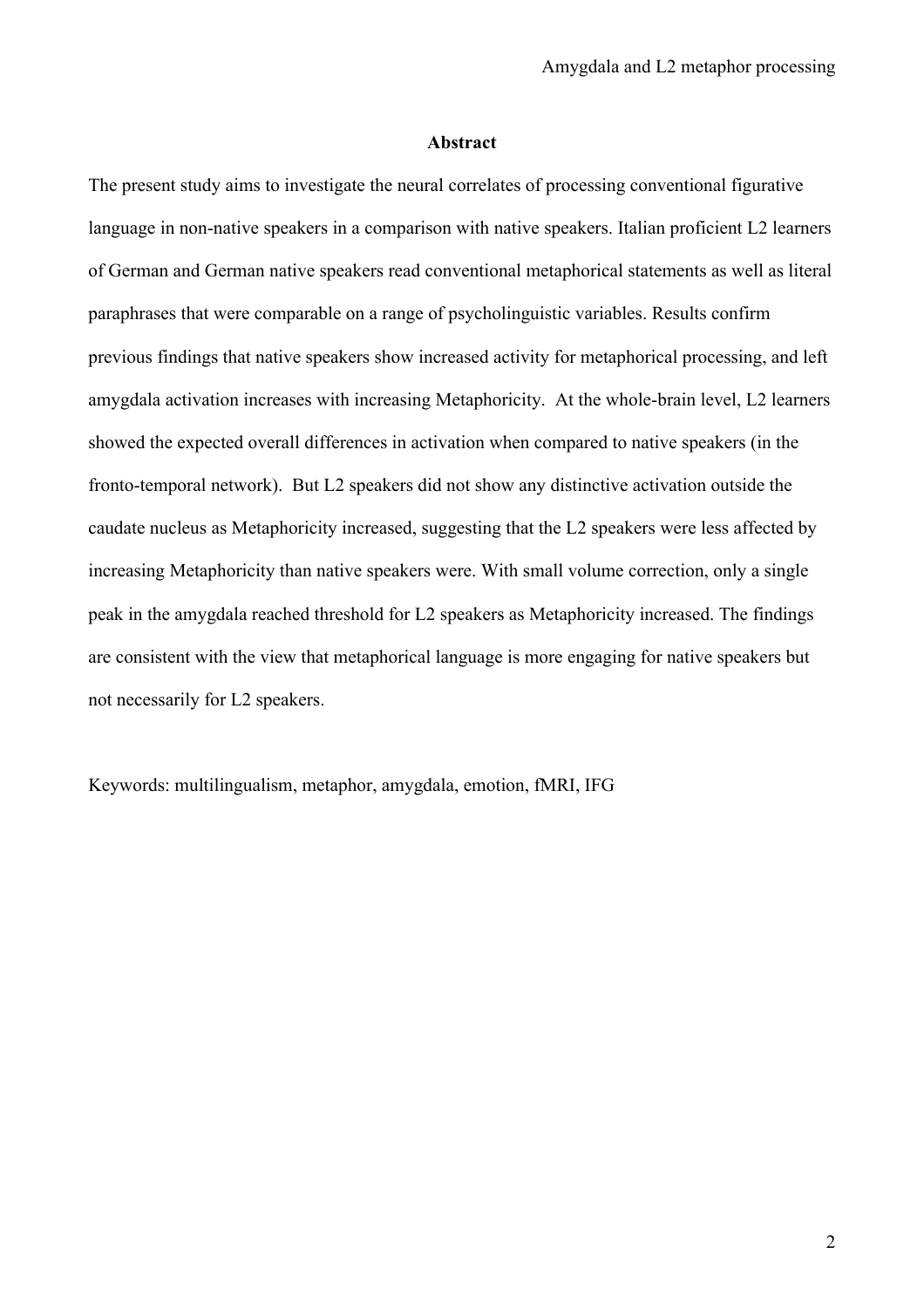#### **1 Introduction**

Conventional metaphors are pervasive in everyday communication (Cameron, 2008; Pollio, Barlow, Fine, & Pollio, 1977), and they are sometimes so familiar they are barely recognized as metaphorical. Why is metaphorical language so commonly used, even when literal paraphrases exist? Potential aesthetic and rhetorical advantages of metaphorical language have intrigued rhetoricians as far back as Aristotle, yet until relatively recently, possible affective differences between metaphorical and literal language have been relatively unexplored by neuroscientists (Schmidt, Kranjec, Cardillo, & Chatterjee, 2010). Even less is known about such potential differences in the case of second language (L2) speakers' processing of metaphors. And yet half of the world's population uses an L2 in their daily lives (Bialystok, Craik, & Luk, 2012).

Metaphors have been argued to be a powerful persuasive tool in advertising (Chang & Yen, 2013; McQuarrie & Mick, 1996) and in political discourse (Charteris-Black, 2011; Semino, 2008). Even quite conventional metaphorical expressions have been found to increase persuasiveness and perceived creativity, while decreasing perceived complexity (Burgers, Konijn, Steen, & Iepsma, 2015). Conventional metaphorical expressions can give rise to inferences that do not necessarily hold of their literal counterparts. For example, if we describe someone as *over the hill* rather than *old,* we are more likely to infer that the person was once active and engaged, and that they are unlikely to continue to be so (Bowdle & Gentner, 2005; Carston, 2012; Gibbs, 2011; Thibodeau, Hendricks, & Boroditsky, 2017).

Metaphors appear to be useful in capturing emotions as they are preferred over literal expressions when people describe *how they felt* during an autobiographical event compared to *what happened* during the same event, and the preference is even stronger if the event is particularly emotionally intense (Fainsilber & Ortony, 1987; Ortony & Fainsilber, 1987; see also Crawford, 2009). Furthermore, the use of metaphors creates a stronger sense of perceived intimacy between the protagonists of a story, and enhances theory of mind (Bowes & Katz, 2015; Horton, 2007).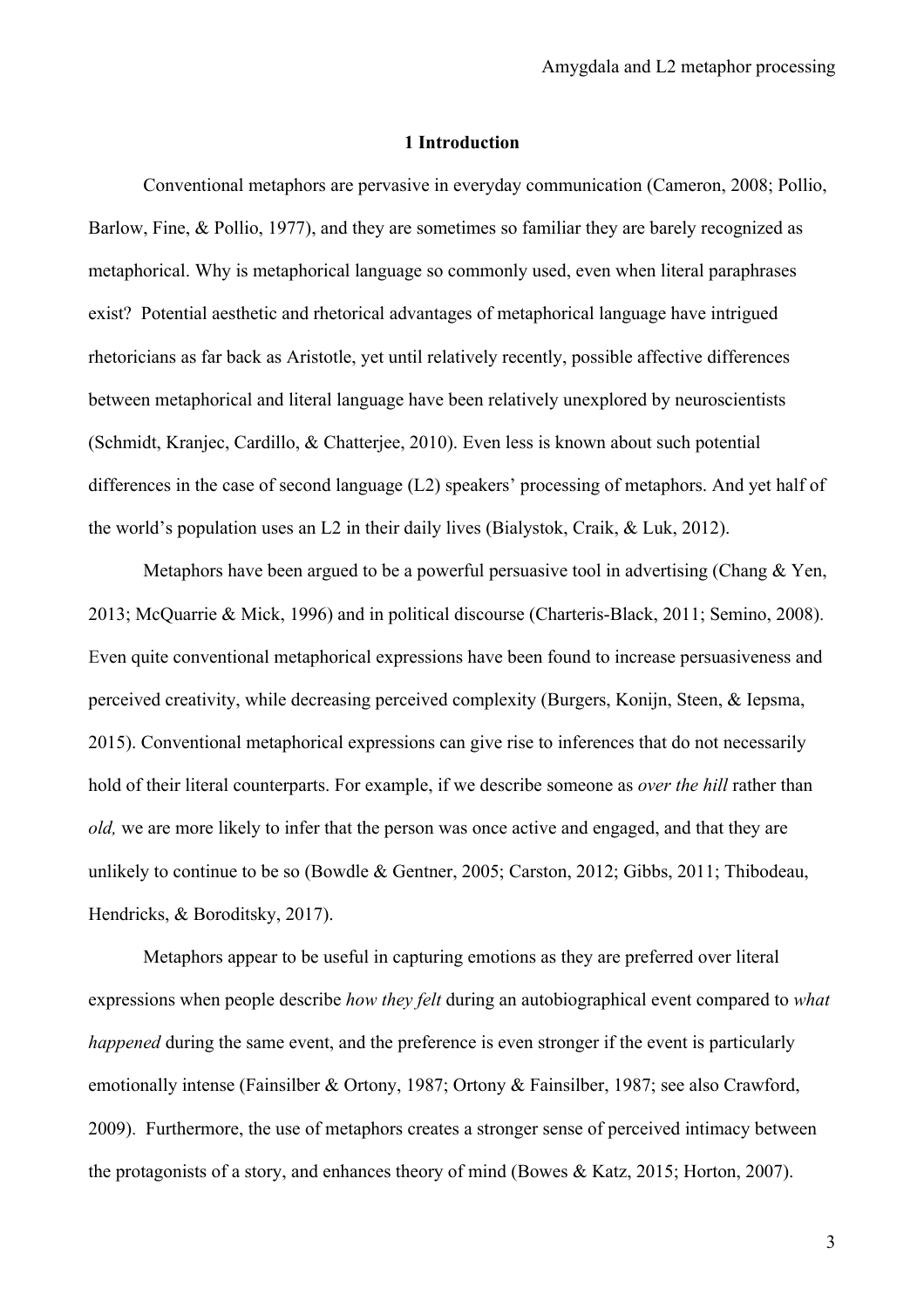Certain differences between literal and metaphorical language processing have been reliably reported for native speakers. Reading conventional metaphors has been found to elicit significantly enhanced activation of the left inferior frontal gyrus (IFG), associated with inhibition, working memory, and executive functions more generally, and the left superior temporal gyrus (STG), which indexes semantic processing (Bohrn, Altmann, & Jacobs, 2012; Lai, van Dam, Conant, Binder, & Desai, 2015; Rapp, Mutschler, & Erb, 2012; Yang, 2014). The increased recruitment of the IFG and STG is evident even though reaction times often show no difference in speed between the processing of conventional metaphorical and literal stimuli (Gibbs, Lima, & Francozo, 2004; Giora, 1999; Glucksberg, 1998; Keysar, 1989) unless a sensicality judgment task is used in which case slower responses to conventional metaphors have been revealed (Bambini, Ghio, Moro, & Schumacher, 2013; Lai & Curran, 2013; Lai, Curran, & Menn, 2009)<sup>1</sup>. The increase in prefrontal and temporal regions is evident even when quite conventional metaphors are processed, and even when familiarity and complexity are taken into account (Citron & Goldberg, 2014; Citron et al., 2016b). Furthermore, EEG work shows time-course differences whereby conventional metaphors elicit larger N400 amplitudes than literal sentences, indexing contextual expectations (Bambini, Bertini, Schaeken, Stella, & Di Russo, 2016; Coulson & Van Petten, 2002; Weiland, Bambini, & Schumacher, 2014) and/or activation of metaphorical mappings (Lai & Curran, 2013; Lai et al., 2009), and larger P600 effects, indexing interpretation and pragmatic integration processes that are independent of context (Bambini et al., 2016; Coulson & Van Petten, 2002; Weiland et al., 2014); these differences are also not necessarily accompanied by reaction time differences (Weiland et al., 2014).

FMRI work on possibly distinctive *affective* responses to metaphorical processing is still in its infancy. The present work follows up on a recent finding of significantly enhanced activation of the left amygdala when native speakers silently read conventional metaphorical formulations, e.g., *She looked at him sweetly*, compared to almost identical literal paraphrases, i.e., *She looked at him* 

 $1$  In particular, sensicality judgments were more costly in terms of accuracy and reaction times for metaphorical than literal statements (Bambini et al., 2013).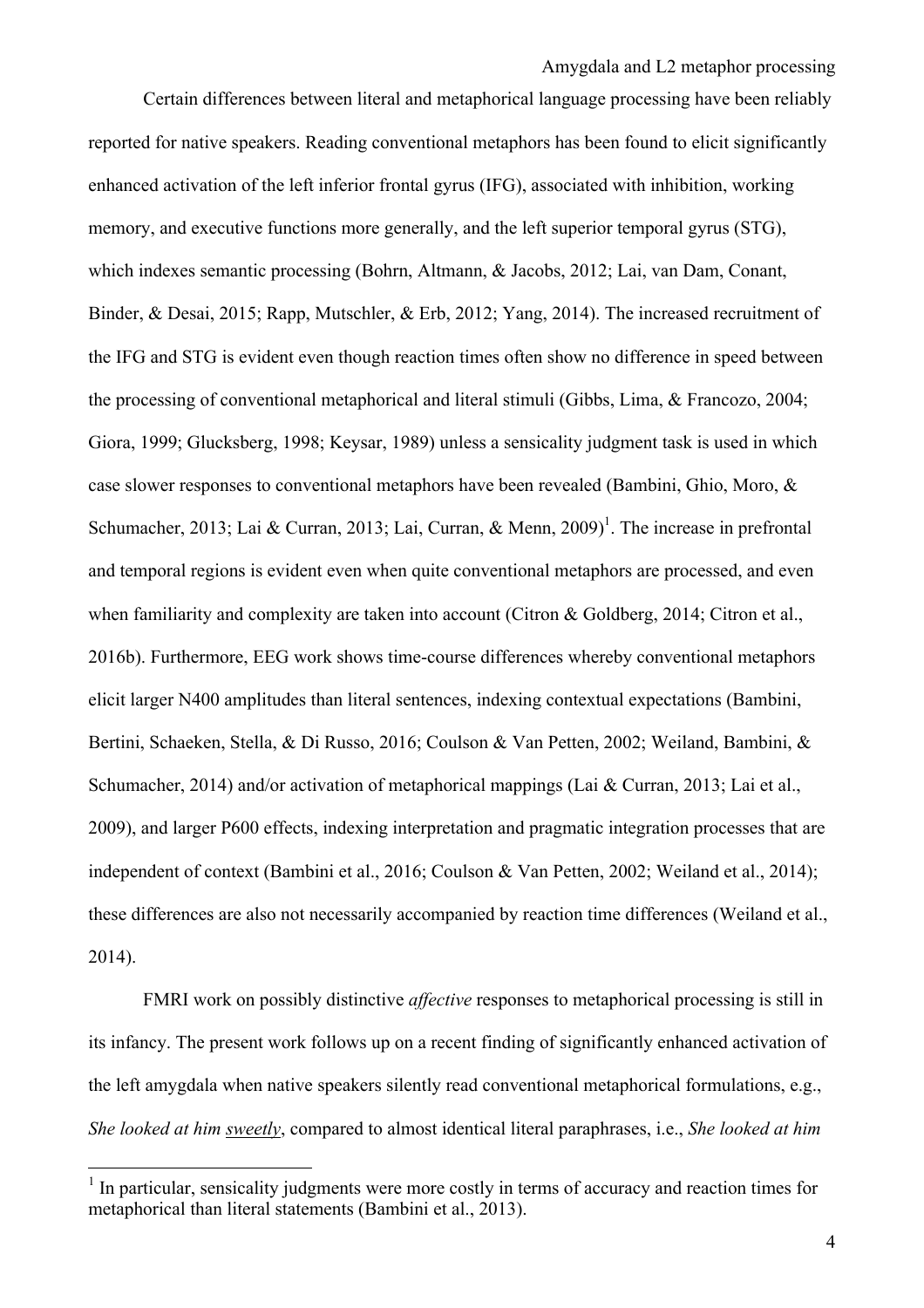*kindly* (Citron & Goldberg, 2014). Metaphorical and literal formulations were explicitly rated as highly similar in meaning and as having the same degree of emotional content. Given that the amygdala response is functionally associated with the processing of evolutionary relevant or contextually salient (emotional) stimuli (Cunningham & Brosch, 2012; Garavan, Pendergrass, Ross, Stein, & Risinger, 2001; Hamann & Mao, 2002; Seeley et al., 2007), we interpreted the results as evidence of stronger emotional engagement elicited by metaphorical renderings.

The stimuli used in Citron and Goldberg (2014) all contained metaphors involving the source domain of *taste*, which may be more affectively loaded than other perceptual domains (Winter, 2016), but the increase in left amygdala activation for metaphorical language has since been replicated during the reading of naturalistic longer passages that included a range of different conventional metaphorical mappings (Citron et al., 2016b). This finding is additionally supported by a meta-analysis of 23 neuroimaging studies comparing figurative and literal materials (Bohrn et al., 2012), by an fMRI study comparing metaphorical and literal compound words (Forgács et al., 2012), and by converging evidence showing enhanced heart rate response (a measure of physiological arousal) for metaphorical translations of English metaphors into Spanish than literal translations (Rojo, Ramos, & Valenzuela, 2014).

As many people regularly rely on their L2 to communicate (Bialystok et al., 2012), it is important to gain a better understanding of potential emotional or rhetorical effects of figurative language in non-native speakers, given that metaphorical language is pervasive and impactful for L1 speakers. Metaphorical language competence is generally not considered a core skill in L2 learning and teaching (Littlemore & Low, 2006). Hence, even highly proficient L2 speakers struggle to understand and use metaphorical expressions effectively in their L2, find these difficult even if they contain familiar words, and are often unaware of their misinterpretations (Littlemore, Chen, Koester, & Barnden, 2011). In the specific case of idioms, proficient L2 speakers represent the literal (i.e., less salient) meaning, even when they know its idiomatic meaning, and even if the idiom is embedded in a figurative context (Cieślika, 2006; Cieślika & Heredia, 2011; Mashal,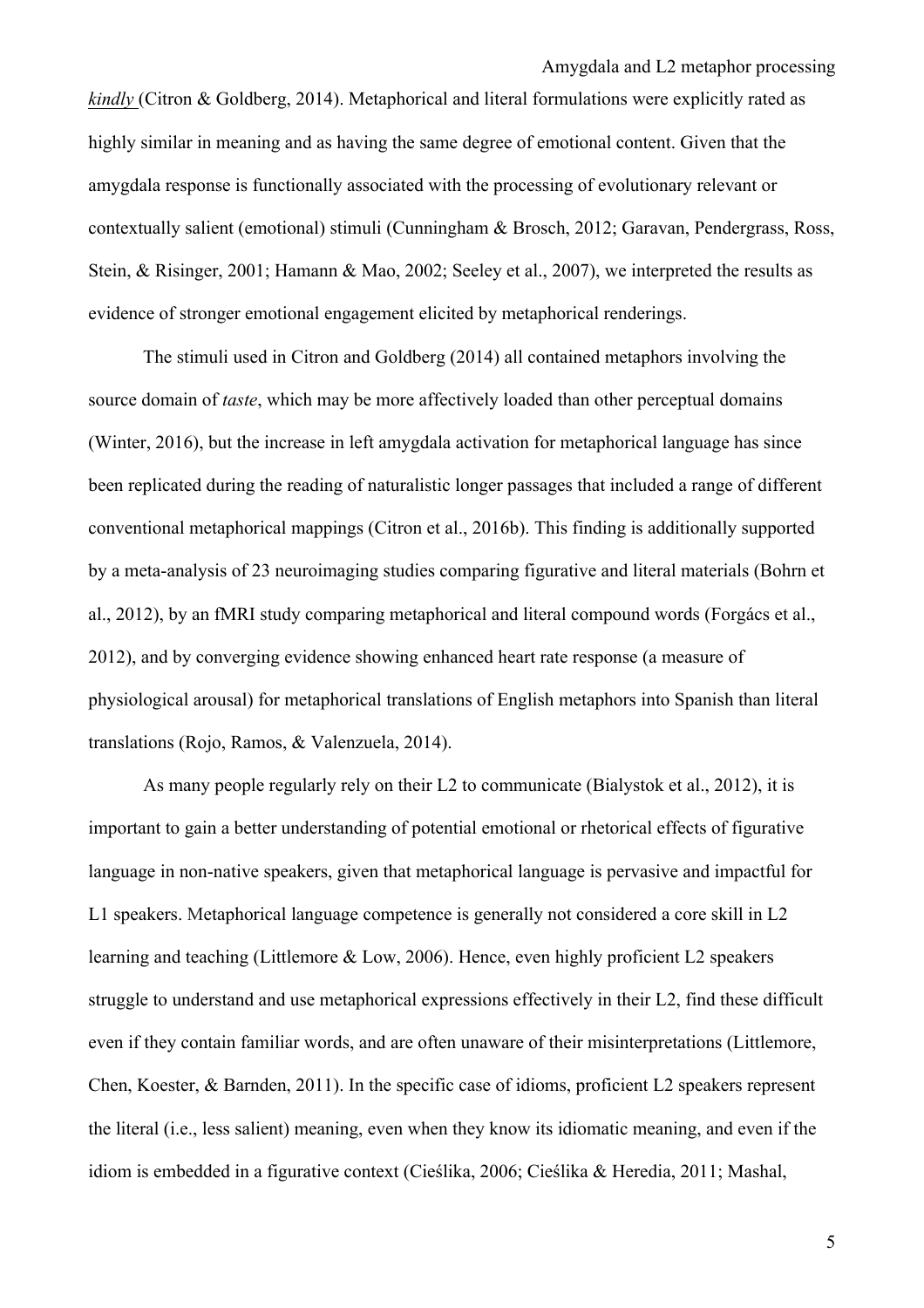Faust, Hendler, & Jung-Beeman, 2008).<sup>2</sup> At the same time, L2 speakers benefit from similarity between metaphorical language in L1 and L2 by showing better comprehension of L2 metaphors which have corresponding metaphorical interpretations in their L2, particularly when no supportive context is provided (Türker, 2016).

Supporting the idea that L2 speakers often treat conventional metaphors as more novel than L1 speakers do is a study of metaphorical word pairs by Mashal, Borodkin, Maliniak and Faust (2015). While native speakers processed conventional metaphors faster when presented to the left (LH) than the right hemisphere (RH), L2 speakers showed the opposite effect: namely, conventional metaphors were processed as if they were less salient or "more novel", i.e., faster when presented in the RH than the LH (Mashal et al., 2015). That is, the RH is recognized to play a key role in the processing of less salient figurative expressions (e.g., novel metaphors) as well as literal expressions (e.g., unusual literal word pairs or induced literal interpretation of ambiguous idioms) (Cardillo, Watson, Schmidt, Kranjec, & Chatterjee, 2012; Forgács, Lukács, & Pléh, 2014; Kasparian, 2013; Mashal & Faust, 2008; Mashal, Faust, & Hendler, 2005; Yang, 2014). In ERP work, late bilinguals have been found to respond more similarly to novel and conventional metaphorical word pairs in their L2, exhibiting similar amplitude of a late positivite component; a clear distinction between the two conditions was visible on the same component in their native language instead (Jankowiak, Rataj, & Naskręcki, 2017; see also Siyanova-Chanturia, Canal, & Heredia, 2019 for a review of ERP work on multilinguals).

In terms of affective responses, comprehension in L2 may be less emotionally engaging than in one's native language. For example, taboo words are recognized by speakers to feel less impactful in L2 than in L1 (Dewaele, 2004); they are also less distracting in L2 than L1 (Colbeck & Bowers, 2012), and evoke less skin conductance, typically associated with emotion, in L2 than in

 $2$  Idioms and conventional metaphors are overlapping categories, as many conventional metaphors are also idioms (e.g., *swimming upstream, going with the flow, hold your horses)*. Yet single word metaphorical expressions are not generally considered idioms (e.g., *sweet* to mean "kind"), and there exist idioms that are not metaphorical in that they do not involve two distinct semantic domains *(e.g., by and large* or *the more, the merrier*).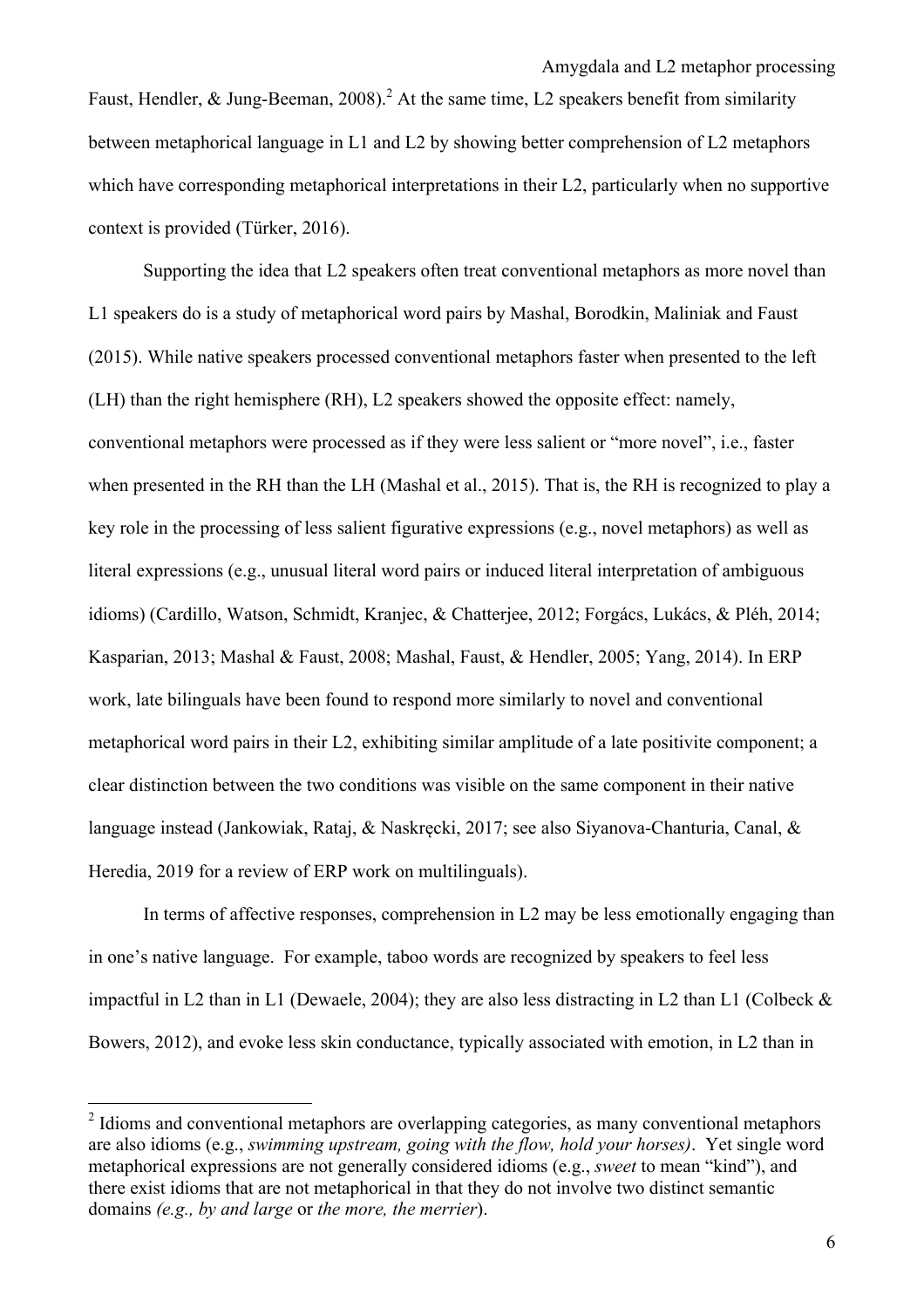L1 (Harris, 2004; Harris, Ayçiçeği, & Gleason, 2003). Other behavioral work has found participants form less clear mental imagery on the basis of cues provided in L2 (Hayakawa & Keysar, 2018) and are less affected by emotion in decision making as well (Hayakawa, Tannenbaum, Costa, Corey, & Keysar, 2017). A study by Hsu, Jacobs and Conrad (2015) on late, proficient L2 speakers of English (L1 German) showed equally good comprehension of happy, fearful and emotionally neutral Harry Potter passages in L1 and L2; however, reading in L1 elicited stronger activation of the emotion neural network including bilateral amygdala than reading in L2, and a better distinction between emotive and neutral passages was apparent in L1 than in L2 (Hsu et al., 2015).

Here we ask, do proficient L2 speakers, like native speakers, display an increase in amygdala activation for metaphorical language when compared to literal paraphrases? And more generally do L2 speakers process metaphorical language the same way that native speakers do?

For language processing in general, L2 comprehension involves the same network as L1 comprehension does, only more so (Briellmann et al., 2004; Chee, Tan, & Thiel, 1999; Perani & Abutalebi, 2005). That is, language comprehension requires a bilateral, fronto-temporal network including the IFG bilaterally, the temporal lobes, the dorso-medial prefrontal cortex (dmPFC) and the temporo-parietal junction (TPJ; Ferstl, 2010; Ferstl, Neumann, Bogler, & von Cramon, 2008; Mar, 2011). In L2 speakers, this network shows more widespread activations, and is often accompanied by the additional recruitment of pre-frontal regions (e.g., Briellmann et al., 2004). In addition, multilinguals recruit the 'switching network', which includes the supplementary motor area (SMA), the anterior cingulate cortex (ACC), associated with task and conflict monitoring, and the caudate nucleus, responsible for language selection (Abutalebi et al., 2013; Abutalebi & Green, 2007; Luk, Green, Abutalebi, & Grady, 2011).

The present fMRI study investigates how conventional metaphors are processed in both L1 and L2, with special attention to possible amygdala activation, in order to better understand possible affective effects of metaphorical language in both groups. The German metaphorical expressions used are compared with literal paraphrases that are matched on psycholinguistic and affective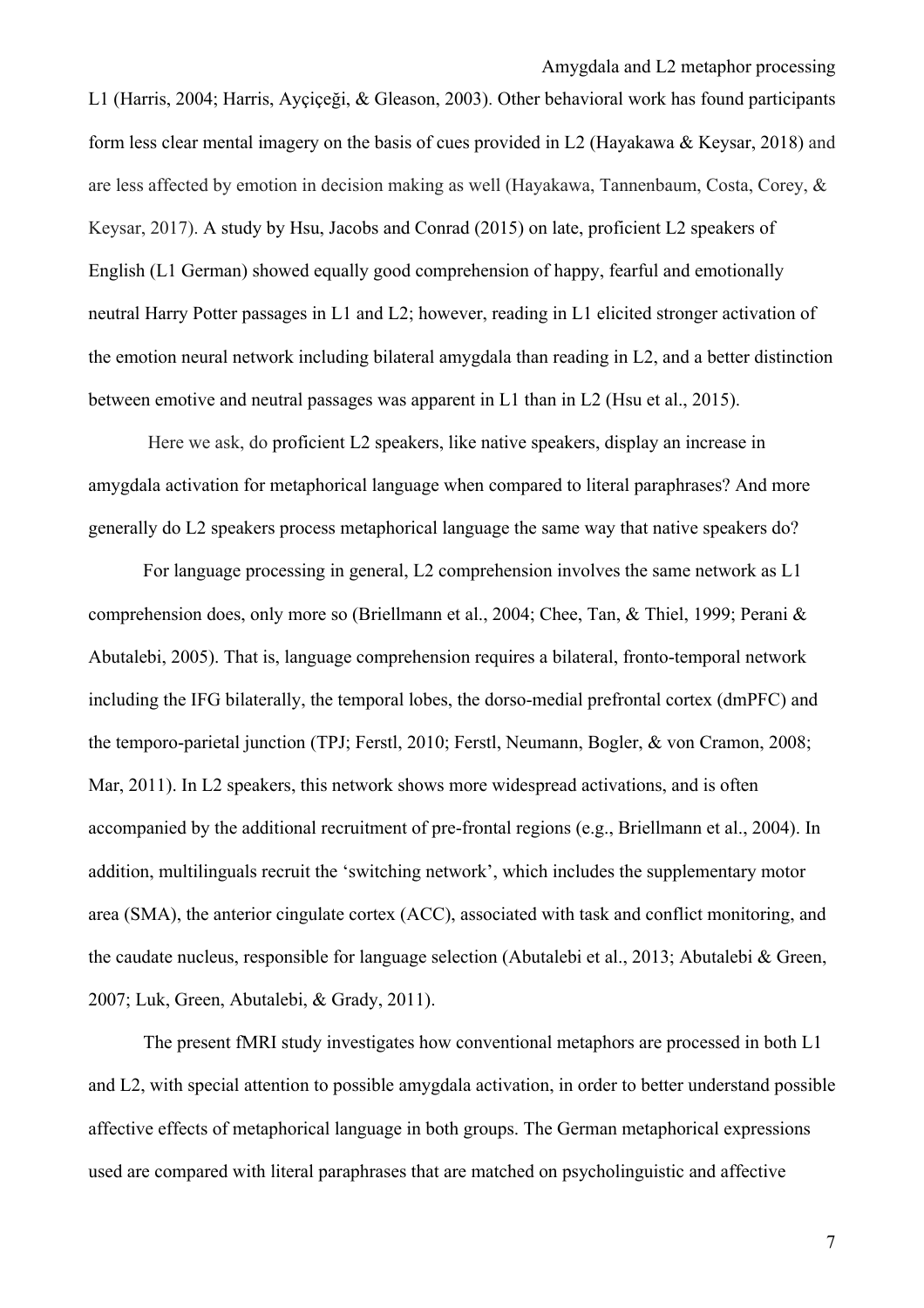variables. A group of native German speakers was compared with a group of Italian speakers, living in Germany, who are highly proficient in German as a second language. We predict that, in accord with much previous work, during silent reading of both metaphorical and literal sentences, L2 speakers will show significantly enhanced activation of parts of the extended language network when compared with native speakers. Furthermore, in line with other results just reviewed, in response to metaphorical compared with literal sentences, we expected native speakers to show significantly enhanced activation of prefrontal regions including IFG, as well as STG, and left amygdala. The present study explores whether metaphorical language processing in L2 evokes the same increases in neural activity as it does in L1. Of particular interest is the relative activation of the left amygdala when metaphorical and literal sentences are compared in non-native speakers.

## **2 Method**

This study was approved by the Ethics Committee of the Freie Universität Berlin and is in accord with the guidelines of the American Psychological Association. The raw fMRI and behavioral data on L2 speakers are openly accessible at: https://openneuro.org/datasets/ds002221. The data on native speakers are openly accessible at: https://openneuro.org/datasets/ds002219. The data sharing adopted is in compliance with the requirements and the ethics approval of Lancaster University.

## **2.1 Participants**

Twenty-five German native speakers from the Berlin area (15 women, 21-35 years, *mean*   $age = 26$ ,  $SD = 4$ ) and 22 proficient speakers of German whose native language is Italian (19) women, 20-40 years, *mean age* = 26,  $SD = 5$ ) took part in the experiment. All Italian native speakers were living in Germany and were tested in German. They all considered themselves proficient speakers of German which was a requirement highlighted in the study's advertisement. In terms of language dominance, all participants had acquired Italian first then German, and only two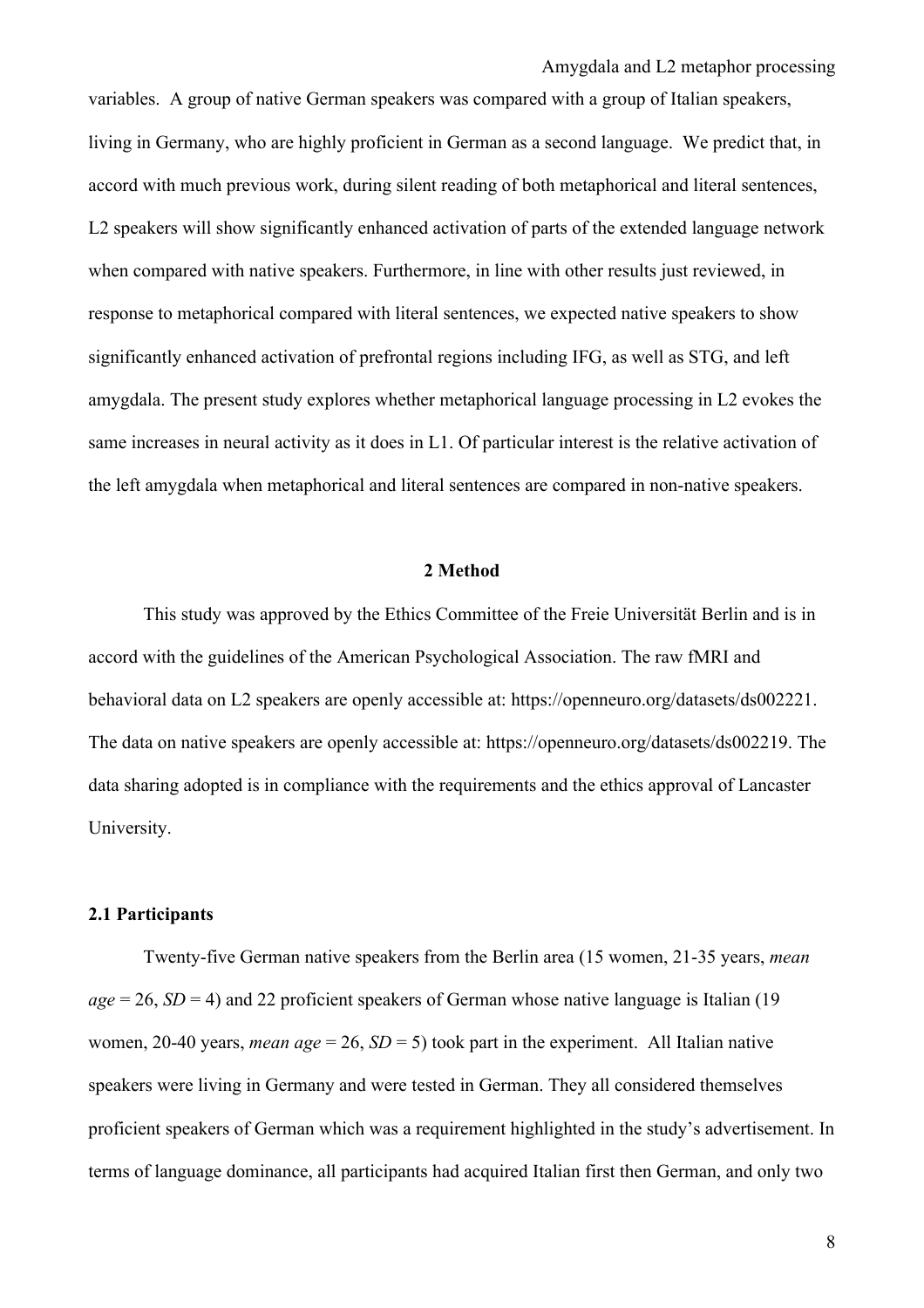participants learned German before 7 years of age. Therefore, except the latter two who may have similar dominance between the two languages, all had Italian as dominant language although they were immersed in a German-speaking country. After the experiment, L2 speakers typed the meaning of each metaphor previously presented in an online survey. Two independent judges determined whether their answers were correct or not. Most L2 speakers showed knowledge of the meaning of most metaphors: median accuracy 83%. We explored relationships between knowledge, years lived in Germany, age since which L2 speakers lived in Germany, how long they learned German for, and since what age (Table 1). Knowledge of the metaphors correlated significantly only with years lived in Germany,  $r = 0.53$ ,  $p < 0.01$ . All remaining variables were highly correlated with one another; the only exception was the absence of correlation between years lived in Germany and the age at which L2 speakers started to learn German (Table 2).

All participants had normal or corrected-to-normal vision, and no neurological diseases or learning disabilities. Participants were each paid 20€. They all gave informed consent prior to the experiment.

|                               | Min   | Max | Median | Mean | SD  |
|-------------------------------|-------|-----|--------|------|-----|
| Age in years                  | 20    | 40  | 25     | 26   |     |
| % known metaphors             | $34*$ | 100 | 83     | 78   | 16  |
| <b>Years lived in Germany</b> | 0     | 22  | 3      | 4.1  | 5.1 |
| Lived in G. since (age)       |       | 33  | 22     | 21.9 | 5   |
| <b>Years learned German</b>   |       | 22  | 8.7    | 8.3  | 4.7 |
| Learned G. since (age)        | 3     | 34  | 15     | 14   |     |

**Table 1.** Descriptive statistics of L2 speakers' age, knowledge of the meaning of the metaphors presented, and other variables related to their knowledge of and exposure to the German language.

\* Lowest scores: 1 ppt 34%, 2 ppts 56%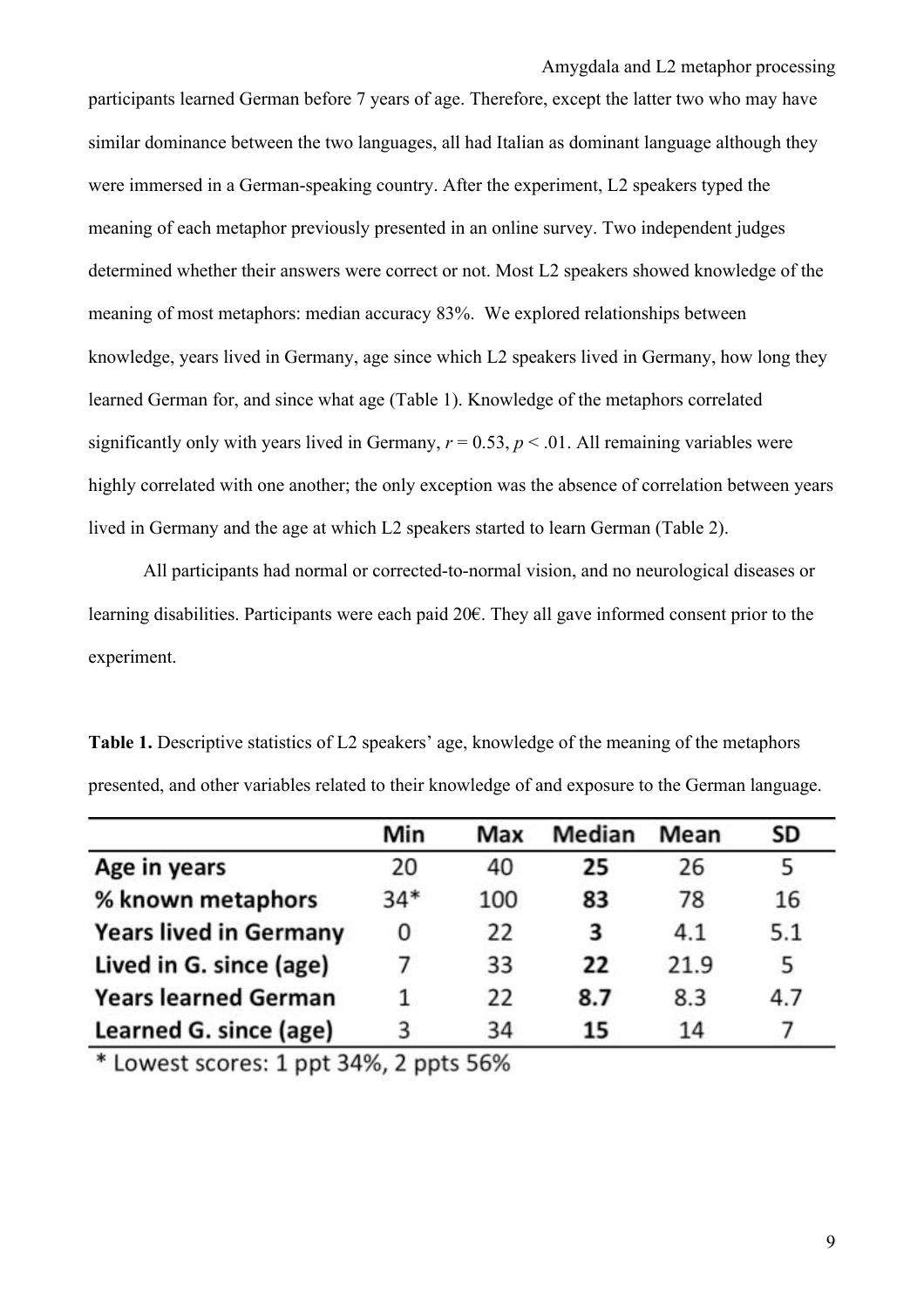**Table 2.** Pearson's correlations between L2 speakers' knowledge of the metaphorical meaning and their knowledge of and exposure to German.

|                         |                                     | % known metaphors Years lived in Germany Lived in G. since (age) Years learned German Learned G. since (age) |            |           |  |
|-------------------------|-------------------------------------|--------------------------------------------------------------------------------------------------------------|------------|-----------|--|
| % known metaphors       |                                     |                                                                                                              |            |           |  |
| Years lived in Germany  | $0.53**$                            |                                                                                                              |            |           |  |
| Lived in G. since (age) | $-0.15$                             | $-0.54**$                                                                                                    |            |           |  |
| Years learned German    | 0.37                                | $0.64***$                                                                                                    | $-0.75***$ |           |  |
| Learned G. since (age)  | 0.21                                | $-0.12$                                                                                                      | $0.75***$  | $-0.55**$ |  |
|                         | *p < 0.05; **p < 0.01; ***p < 0.001 |                                                                                                              |            |           |  |

None of our participants were monolingual speakers as the German native speakers all knew English (and the Italian speakers knew German). Because our focus was on a comparison of L1 and L2, we did not investigate possible effects of additional languages on language processing (but see Ardal, Donald, Meuter, Muldrew, & Luce, 1990; Dijkstra & van Heuven, 2002; Lehtonen et al., 2012).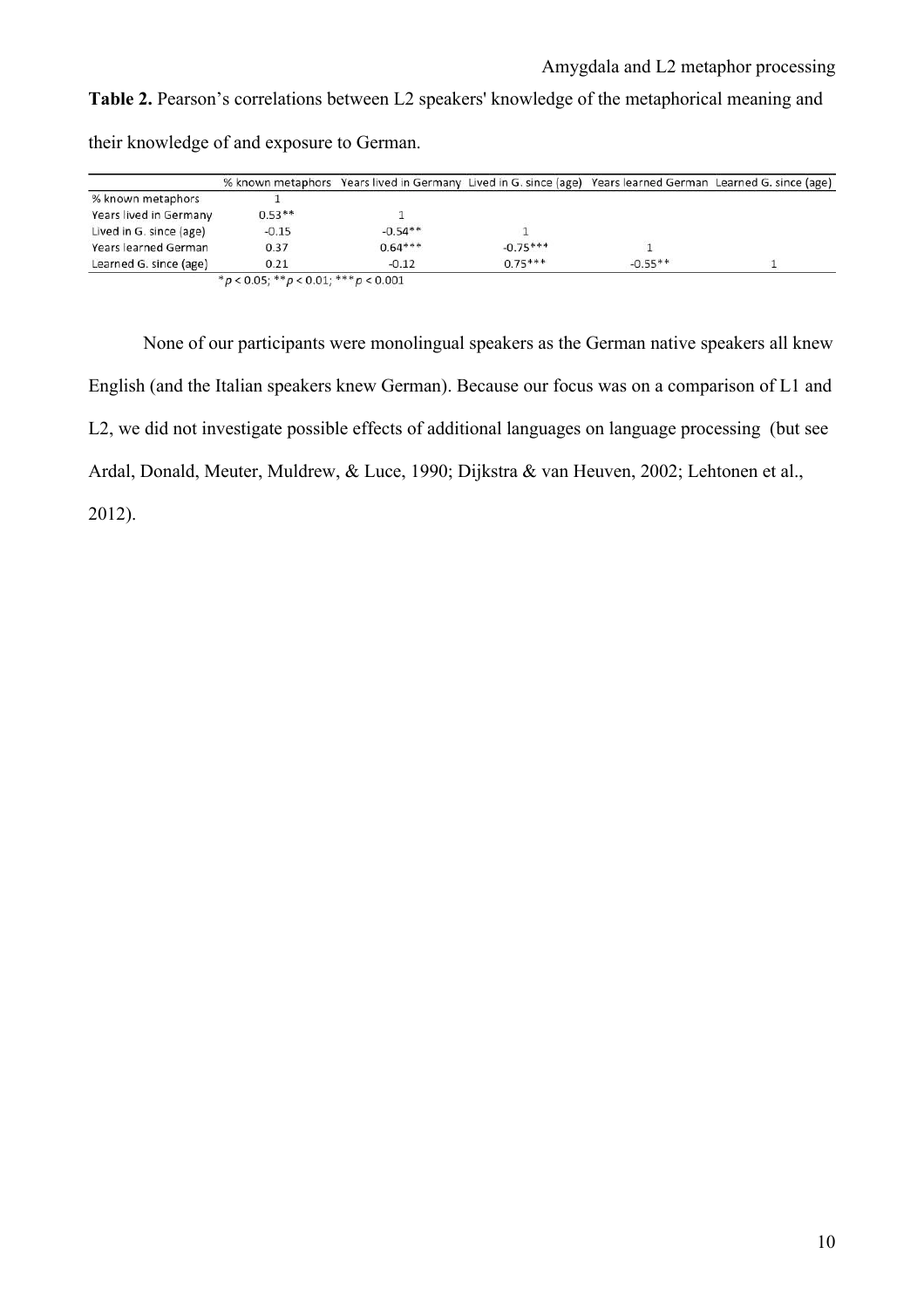#### **2.2 Materials**

Thirty-two German conventional metaphorical sentences (MSE) were selected from the COMETA dataset (Citron, Lee, & Michaelis, 2019b) and included a single word (e.g., "light") that would be interpreted metaphorically, given the sentential context; 32 literal sentences (LSE) would contain its literal counterpart (e.g., "easy"; *Ach, was für ein <leichtes> /* <*einfaches> Leben hatten wir während der Schulferien!* "Oh, what a <light> / <easy> life we had during the school holiday!"). Each metaphorical sentence relied on a different conceptual mapping (WEIGHT as COMPLEXITY in the above example); hence, no unique concrete domain was targeted across trials (see examples in Table 3). MSE and LSE were rated as equally imageable, familiar<sup>3</sup>, emotionally valenced and arousing (all *ts* (31) < 1.81, *ns*), and as highly similar in meaning (see Table 4 for descriptive statistics); they were also matched for length in letters and words (*ts* (62) < 0.75, *ns*). As intended MSE were rated as significantly higher in metaphoricity than LSE  $(t(31) = 9.54, p < .001)$ . Thirty-two hash marks strings (HMS) were created as a baseline, similar to the sentences in length and number of continuous sequences (e.g., *## ###### #### ###### ###*). MSE, LSE and HMS were matched for length in words/sequences and letters/hash marks. Ten yes/no comprehension questions were created. In addition, 4 filler sentences were included.

Certain metaphorical stimuli had closer paraphrases in Italian. In order to include this factor in our analysis we used the following measure of similarity  $: 1 =$  same conventional expression in L1: 12 expressions,  $37.5\%$ ;  $2 =$  similar conventional metaphor in L1: 8 expressions,  $25\%$ ;  $3 =$  one may say it but it's not a conventional expression: 4 expressions,  $12.5\%$ ;  $4 =$  does not exist in L1: 6 expressions,  $18.8\%$ ;  $5 =$  does not exist in L1 and is very difficult to imagine: 2 expressions, 6.3%. Hence, most expressions were similar, with a mean rating of 2.31, *median* = 2, *SEM* = 0.24.

 $3$  We used familiarity (i.e., subjective frequency) ratings of the whole sentence for our stimuli instead of calculating the mean frequency of each word in the sentences because it has been demonstrated that familiarity ratings (or subjective frequency) are a better predictor of idiom processing (Bonin, Méot, & Bugaiska, 2013; Libben & Titone, 2008). Moreover, we were interested in familiarity of the overall expressions and some of the words are used less frequently in their literal senses (e.g., the German word, *samtweich,* "velvet" in Table 3).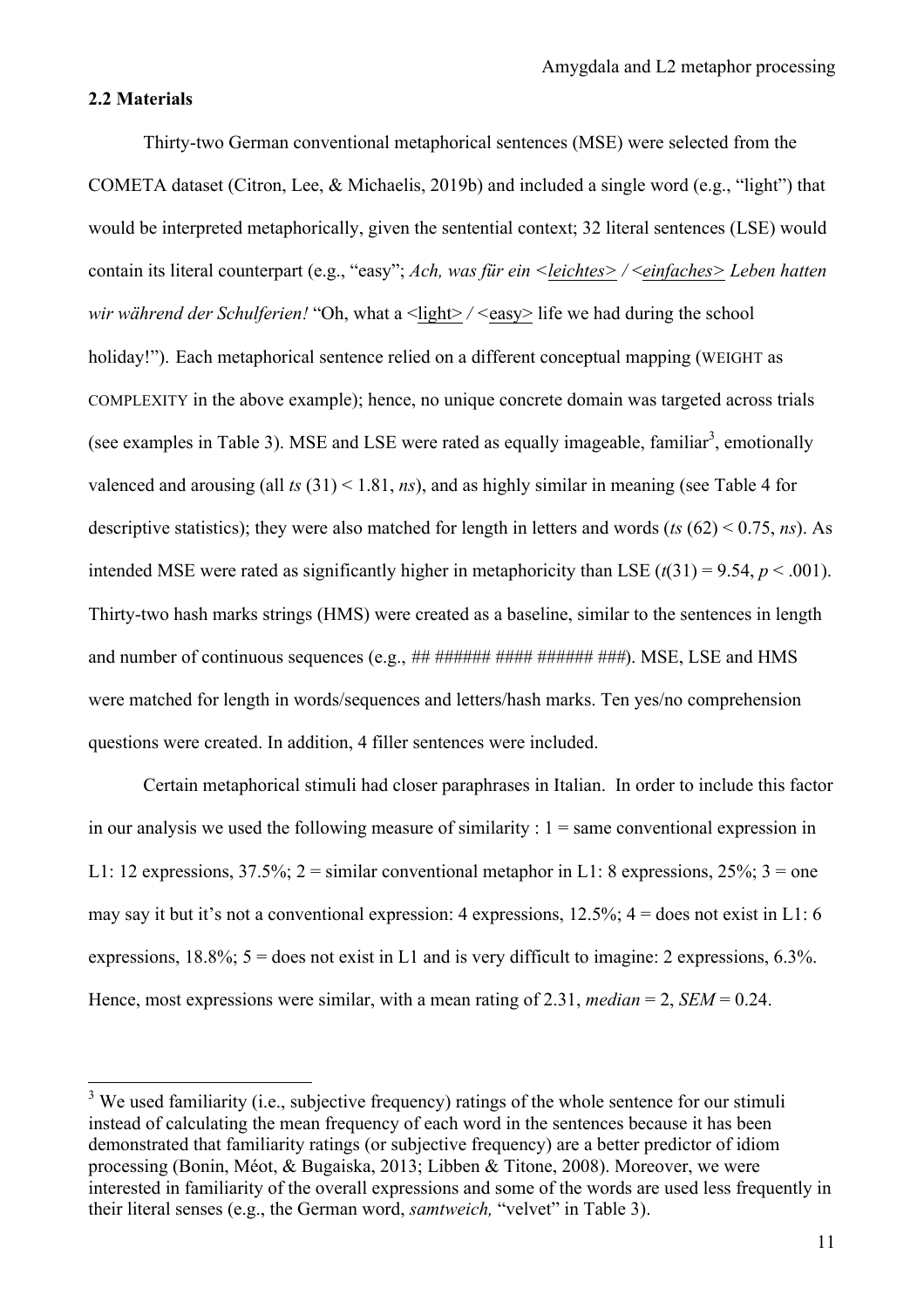**Table 3.** Examples of original German sentences used, followed by an English translation. Some of the metaphors employed do not exist in English, however we translated them literally so the reader can get an idea of the way in which the underlying conceptual mapping is realized. The metaphorical words and their literal counterparts are underlined.

|                     | Conceptual mapping Example of German metaphor, followed by translation | Example of German literal counterpart, followed by translation |
|---------------------|------------------------------------------------------------------------|----------------------------------------------------------------|
| <b>MORAL</b> as     | Dieser junge Mann lässt sich nicht verbiegen.                          | Dieser junge Mann lässt sich nicht beeinflussen.               |
| <b>STRAIGHT</b>     | This young man doesn't let himself be bent.                            | This young man doesn't let himself be influenced.              |
| LIGHT as            | Nur sehr helle Kinder machen bei diesem Wettbewerb mit.                | Nur sehr intelligente Kinder machen bei diesem Wettbewerb mit. |
| <b>INTELLIGENCE</b> | Only very bright children take part in this competition.               | Only very intelligent children take part in this competition.  |
| <b>SOUNDS</b> are   | Der samtweiche Ton der Querflöte überraschte alle Zuhörer.             | Der wunderbare Ton der Querflöte überraschte alle Zuhörer.     |
| <b>FABRICS</b>      | The velvet sound of the flute surprised the whole audience.            | The wonderful sound of the flute surprised the whole audience. |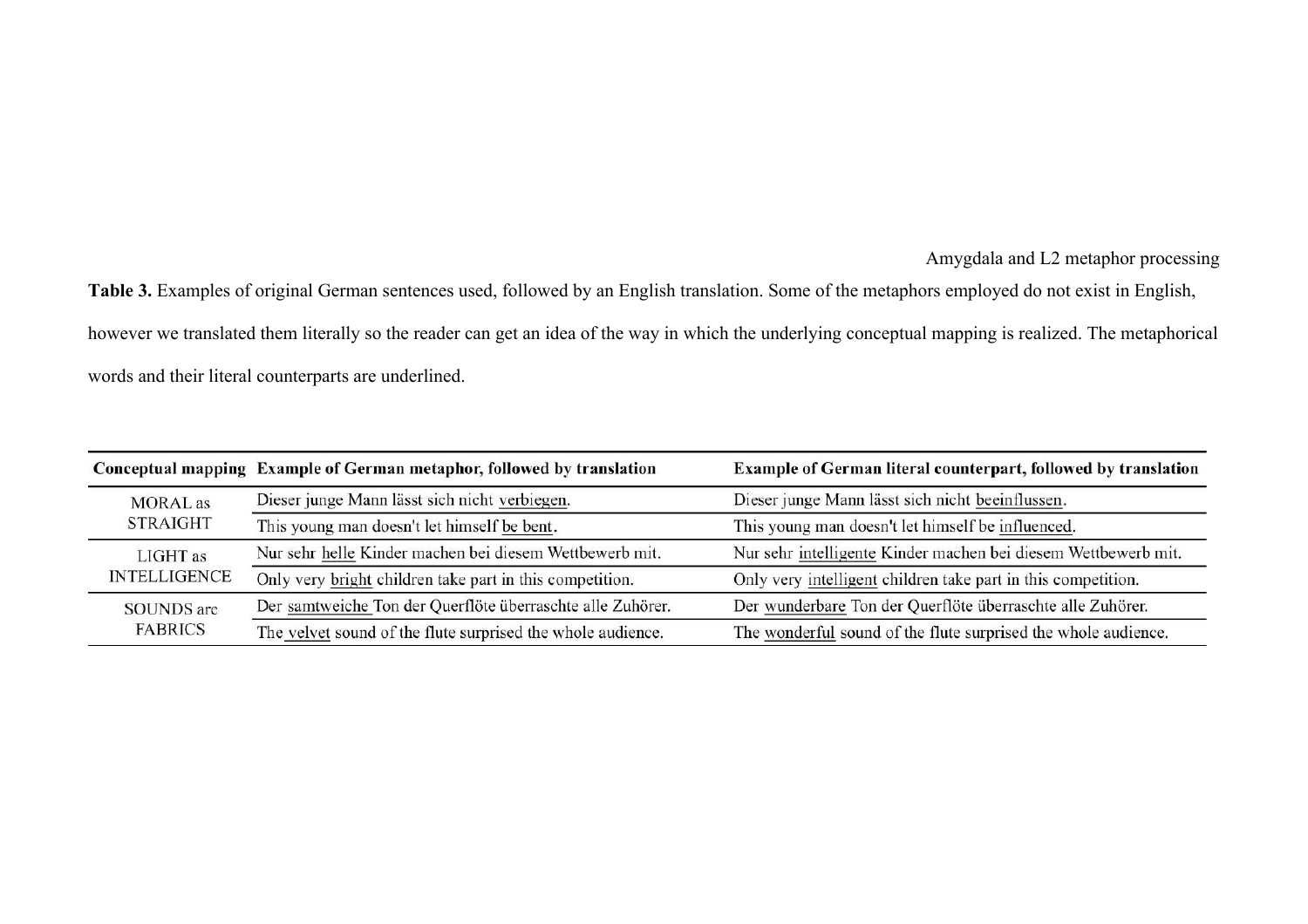**Table 4.** Descriptive statistics of psycholinguistic and affective variables of sentences. Imageability, familiarity, emotional arousal, metaphoricity, and similarity in meaning range from 1 (not at all imageable, familiar, etc.) to 7 (very much). Emotional valence ranges from -3 (very negative), through 0 (neutral) to  $+3$  (very positive).

| <b>Variables</b>         |              | <b>Metaphorical sentences</b> | <b>Literal sentences</b> |                 |  |
|--------------------------|--------------|-------------------------------|--------------------------|-----------------|--|
|                          | Mean (SEM)   | Min - Max                     | Mean (SEM)               | Min - Max       |  |
| Imageability             | 4.20(0.19)   | $2.33 - 6.53$                 | 4.09(0.17)               | $2.67 - 6.12$   |  |
| Familiarity              | 4.51(0.12)   | $2.74 - 5.47$                 | 4.73(0.10)               | $3.32 - 5.68$   |  |
| <b>Emotional valence</b> | 0.27(0.21)   | $-2.30 - 2.00$                | 0.36(0.20)               | $-2.10 - 2.00$  |  |
| <b>Emotional arousal</b> | 3.95(0.15)   | $1.95 - 5.35$                 | 3.84(0.16)               | $2.20 - 5.50$   |  |
| Metaphoricity            | 3.95(0.19)   | $2.21 - 6.36$                 | 1.97(0.10)               | $1.18 - 3.53$   |  |
| Length in letters        | 50.75 (1.49) | $34.00 - 64.00$               | 49.09 (1.63)             | $23.00 - 64.00$ |  |
| Length in words          | 8.22(0.28)   | $6.00 - 11.00$                | 7.97(0.29)               | $5.00 - 11.00$  |  |
| Similarity in meaning    | 5.53(0.14)   | $3.32 - 6.74$                 |                          |                 |  |

#### **2.3 Procedure**

The experiment was conducted at the Center for Cognitive Neuroscience Berlin (C.C.N.B.), at the Freie Universität Berlin, and programmed with Presentation (Neurobehavioral System Inc.). Stimulus order and timings were optimized to maximize the statistical efficiency of the task design by using OPTSEQ2 (Dale, 1999), which created randomized sequences of experimental conditions and null events of varying durations (i.e., jittered). The stimuli were presented in 2 different runs: each run contained 2 filler sentences at the beginning, followed by 16 MSE, 16 LSE, 16 HMS, and 5 questions, in randomized order.

Participants read written instructions describing the whole experiment, signed the informed consent form and were led into the scanner room. First, the magnitude and phase images of the magnetic field in the scanner were measured (1 minute). Then, the experimenter repeated the task instructions orally, asking participants to silently read sentences for comprehension, to attend to the HMS, and to respond to occasional yes/no questions by pressing one of two buttons with their right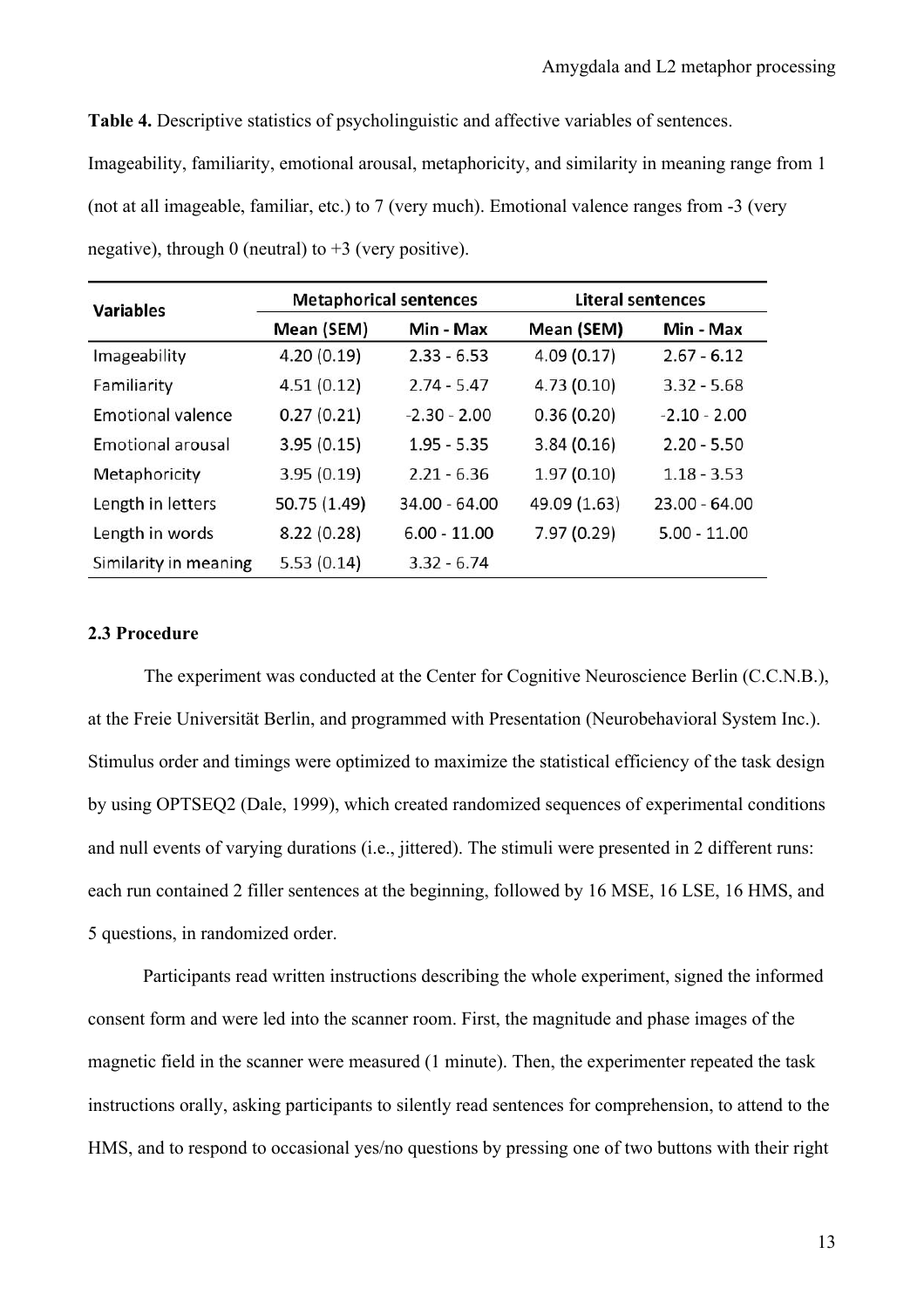index and middle fingers. Each functional scanning (or run) lasted 7 minutes (215 functional volumes acquired). After the reading task, a structural image was acquired (5 minutes).

Each stimulus was presented centrally on a computer monitor and projected into fMRIcompatible glasses, in white font on a black background. All sentences and HMS were presented for 4 seconds, whereas questions for 6 seconds; jittered inter-stimulus intervals (ISIs) varied between 1 and 7 seconds, during which time a fixation cross was centrally presented to keep participants' gaze and attention focused. The experiment lasted approximately 1 hour, including preparation, scanning and debriefing.

After the experiment, L2-speakers were asked about their formal knowledge of and exposure to German by living in a German-speaking country. They also typed the meaning of each metaphor they read during the experiment in an online questionnaire. Two independent judges determined whether these corresponded to the actual meaning of each metaphor. Importantly, based on this, all unknown or wrongly defined metaphors were excluded from the analyses of brain activity.

## **2.4 MRI data acquisition and pre-processing**

Magnetic resonance images were acquired by means of a 3-Tesla Tim-Trio scanner (Siemens, Erlangen) equipped with a 12-channel receive RF head coil. Magnitude and phase images (field map) were first acquired: 37 slices per image; 3-mm thick with a 60˚ flip angle; voxel size: 3x3x3 mm; FOV 192 mm isotropic voxels without gap; matrix per slice: 64×64 mm; TR 488 ms; 2 TE: 4.92; 7.38 ms; acquisition time 1'05". For functional images, a standard EPI sequence was used, with following parameters: 37 slices, 3-mm thick with a 70˚ flip angle; voxel size: 3x3x3 mm; FOV 192 mm isotropic voxels without gap; matrix per slice: 64x64 mm; TR 2000 ms; TE 30 ms; acquisition time 8'36". Finally, full-brain, T1-weighted structural scans were acquired (MPRAGE sequence): 176 slices, 9° flip angle, voxel size: 1x1x1 mm, FOV 256 mm without gap; matrix per slice: 256×256 mm; TR 1900 ms, TE 2.52 ms, acquisition time 4'26". During acquisition of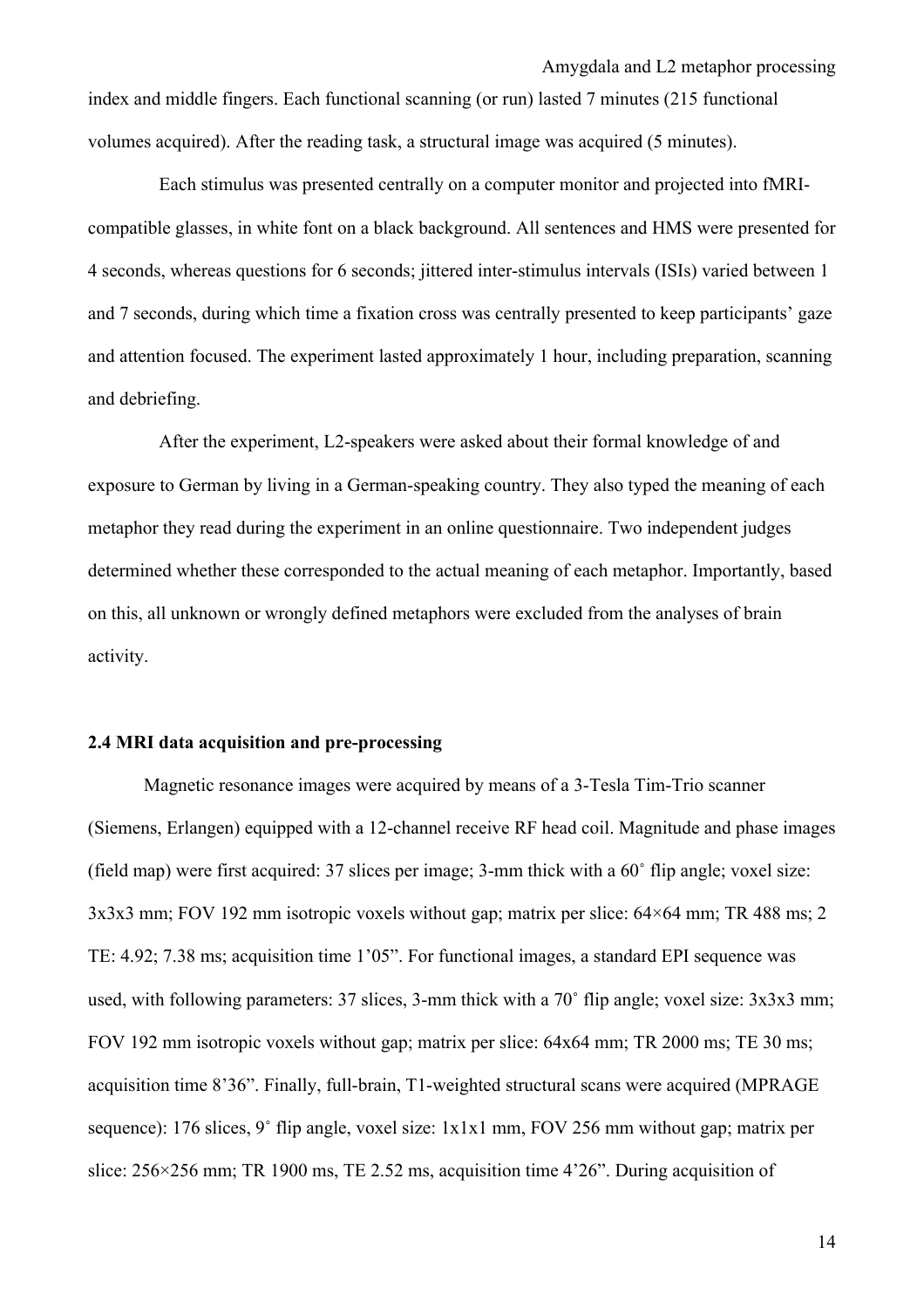Amygdala and L2 metaphor processing structural and functional images, six head movement parameters were continuously recorded: linear movements or translation, along the x y and z axes, and non-linear movements or rotation,

including pitch, roll and yaw.

Processing of functional images and statistical analyses were performed using SPM12 (Welcome Trust Centre, http://www.fil.ion.ucl.ac.uk/spm), employing slice timing correction, realignment (images were re-aligned according to the 6 head-movement parameters recorded), unwarping (through the creation of a field map), and sequential co-registration to structural T1 images. Structural images were segmented into grey matter, white matter, cerebrospinal fluid, bone, soft tissue and air/background. Based on the segmented grey and white matter images, a group anatomical template was created with the DARTEL toolbox (Ashburner, 2007). Based on these transformation parameters, the functional images were then iteratively normalized to standard space (Montreal Neurologic Institute, MNI). Subsequently, functional volumes were spatially smoothed with a 6-mm Gaussian kernel to adjust for between-participants anatomical differences. Because no participant showed head movements larger than 3 mm, no additional procedures for head movement correction nor the exclusion of any participant from the analyses were necessary.

#### **2.5 Statistical analyses**

A General Linear Model was used in an event-related design. Hemodynamic responses were time-locked to the stimulus onset for the whole duration of each stimulus presentation and convolved with the canonical hemodynamic response function of SPM12.

**2.5.1 Metaphorical vs. literal sentences.** In this analysis, two conditions were compared in a factorial design: metaphorical vs. literal sentences. At the first level, for each participant 5 separate regressors were used to model each condition: MSE, LSE, HMS, questions, fillers. Finally, 6 head movement regressors were included in each model. At the second level, a mixed, 2x2 ANOVA with between-participants factor Group (L1 speakers, L2 speakers) and within-participants factor Sentence (MSE, LSE) was conducted. Contrasts for main effects and interactions were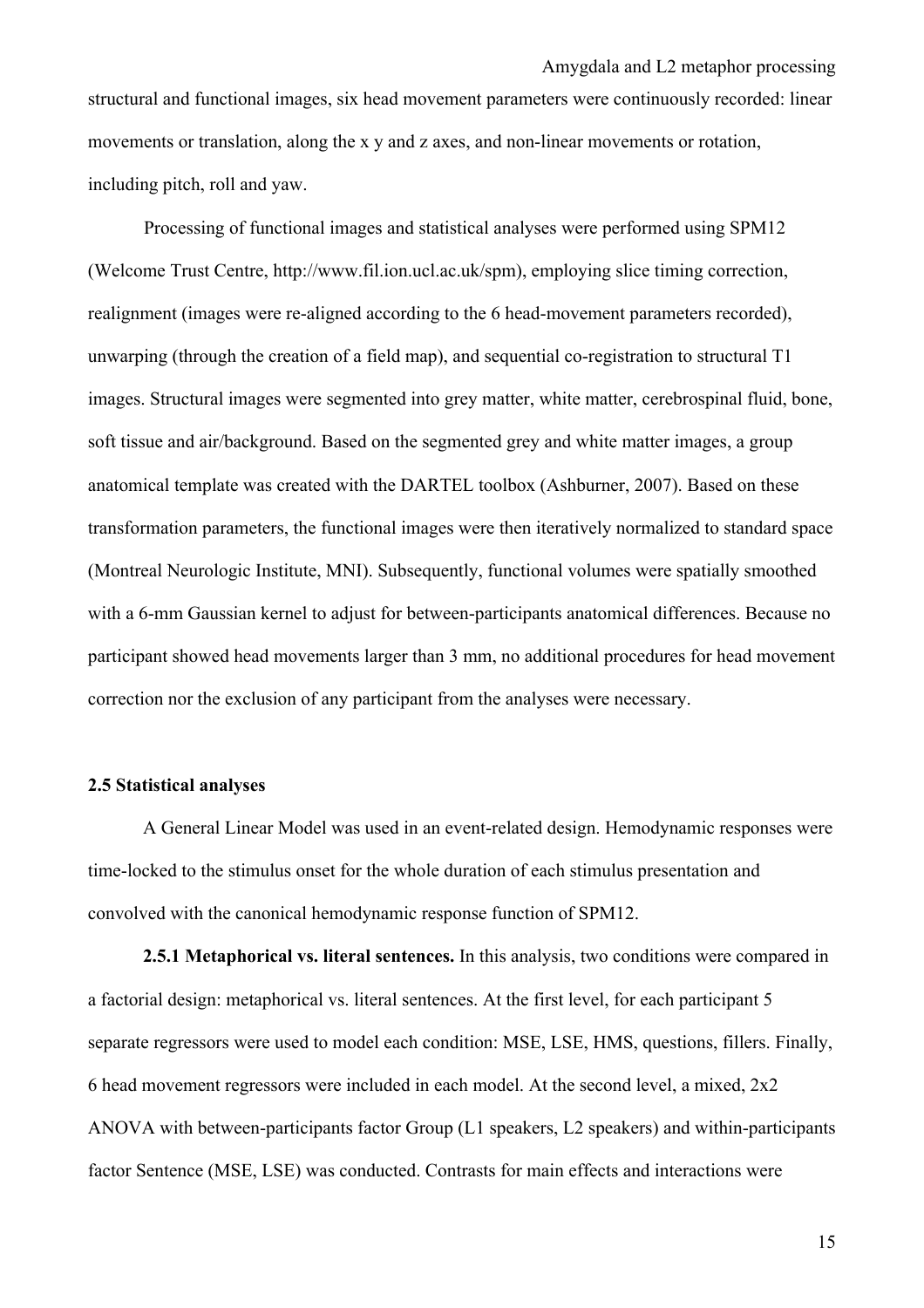defined in both directions:  $L2 > L1$ ,  $L1 > L2$ ,  $MSE > LSE$ ,  $LSE > MSE$ ;  $MSE$  in L1 and LSE in L2 > LSE in L1 and MSE in L2, LSE in L1 and MSE in L2 > MSE in L1 and LSE in L2.

Amygdala and L2 metaphor processing

**2.5.2 Metaphoricity as continuous variable.** In this analysis, no categorical distinction between metaphorical and literal sentences was made, but rather numeric values of metaphoricity (from not at all metaphorical, i.e., literal, to highly metaphorical) were used by creating one continuous variable, in a parametric design. At the first level, the first regressor, Sentence, coded all MSE and LSE indistinctly, while a second continuous regressor, Metaphoricity, contained the corresponding ratings for each single sentence; further regressors were HMS, questions, fillers, and the 6 movement regressors. The contrast increase in Metaphoricity was defined. At the second level, contrast images for increase in Metaphoricity were compared between L1 and L2, therefore making it possible to explore interactive effects of Group and Metaphoricity; contrasts in both directions were defined:  $L1 > L2$ ,  $L2 > L1$ . If interactive effects were significant, further contrasts within L1 and L2 were defined. In order to investigate the main effect of Metaphoricity, a conjunction analysis was performed, combining increase in Metaphoricity for both L1 and L2 groups.

For significance levels, a standard voxel-level threshold of  $p < .005$  uncorrected was chosen, along with a cluster-level threshold, corrected for false discovery rate (FDR), of *p* < .05 (Lieberman & Cunningham, 2009). In addition, a priori small-volume correction (SVC) on the amygdala, bilaterally, was applied to any contrast comparing MSE > LSE and to any contrast using Metaphoricity, if this region had not already been found significantly active at the whole-brain level. The SVC was based on Brodmann's areas, as implemented in the WFU PickAtlas toolbox (Maldjian, Laurienti, Kraf, & Burdette, 2003). For the SVC analyses, a voxel-level threshold of *p* < .001 uncorrected was chosen, and family-wise error (FWE) correction was applied at the voxel level with a threshold of  $p < .05$  (Bennett, Wolford, & Miller, 2009).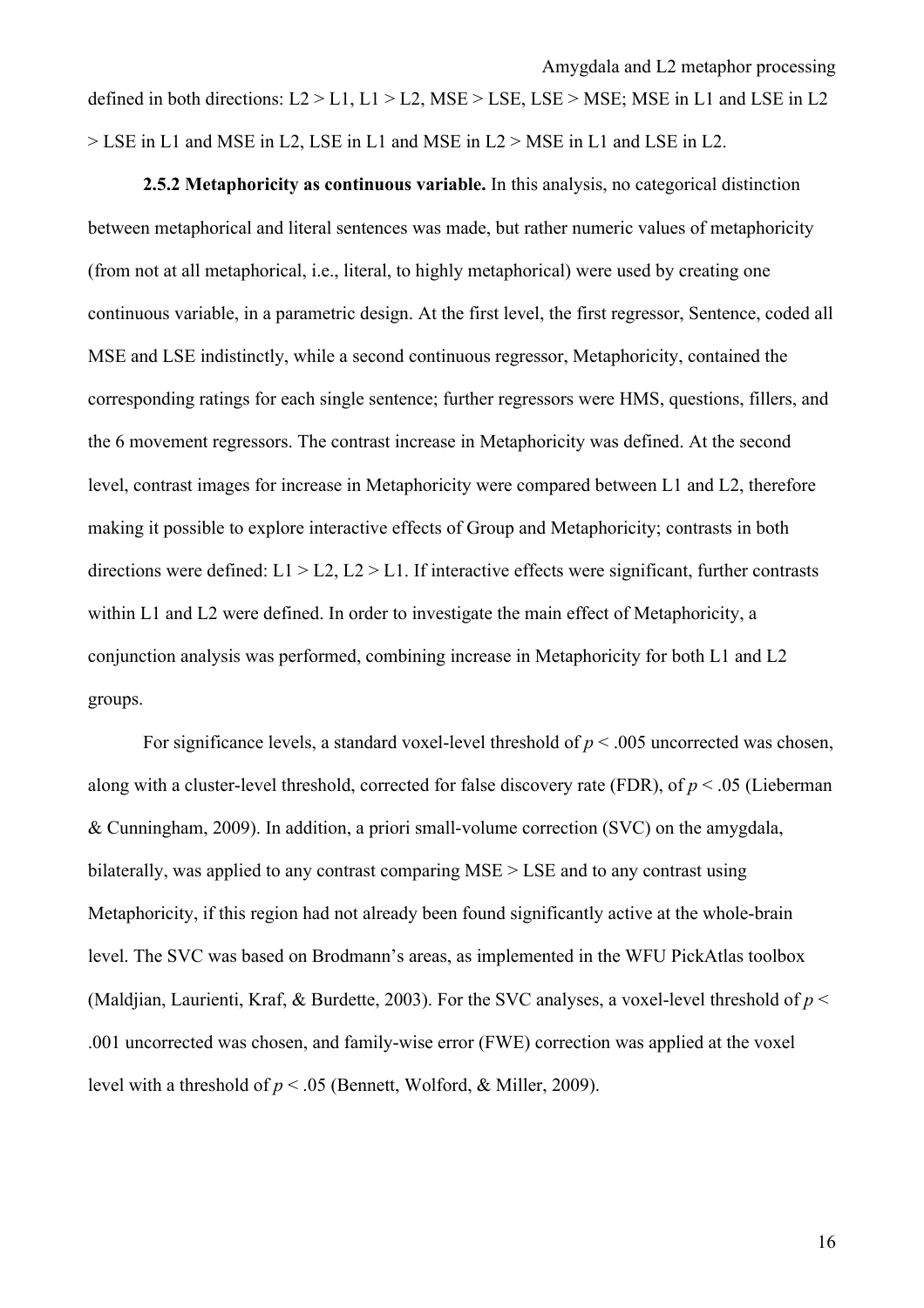## **3 Results**

#### **3.1 Differences between L1 and L2**

In the ANOVA (Group by Sentence), we found a significant main effect of group, whereby L2 speakers showed significantly enhanced bilateral activation of the SMA and of peri-central cortices including the left and right pre-central gyri, the left middle temporal gyrus (MTG), the right hippocampus and parahippocampal gyrus, compared to native speakers (Appendix A, Figure 1a). Activation of the basal ganglia, including the caudate nuclei and putamen was also found (Figure 1a). Finally, involvement of the occipital lobe and the cerebellum, bilaterally, was found.

In contrast, native speakers showed significantly enhanced activation of lateral frontal cortices including the right middle frontal gyrus (MFG), wide-spread activation of left temporal cortices including the superior temporal gyrus (STG) bilaterally, extending to the left posterior insula, and a cluster in the posterior portion of the right MTG, compared to L2 speakers (Appendix A). They also showed enhanced activation of occipital medial cortices, including cunei, pre-cunei, posterior cingulate cortex (PCC) and retro-splenial cortex (RSC; Figure 1b, Appendix A).

No significant main effect of Sentence and no interaction between Group and Sentence were found.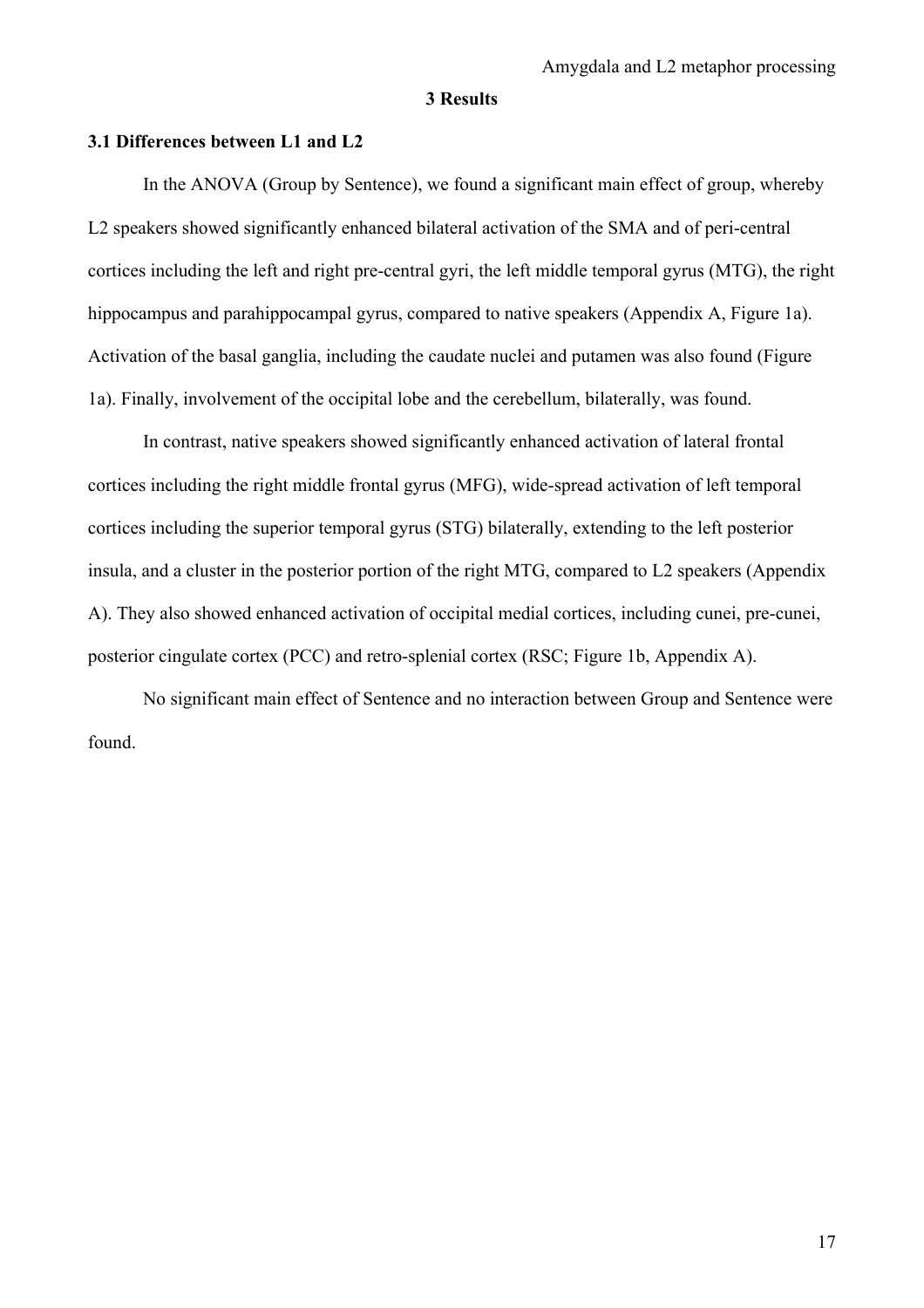## **Figure 1a.**



**Figure 1b.**



**Figure 1a.** Clusters of significantly enhanced activation in response to all sentences in L2 speakers compared to native speakers. The two clusters of interest include the SMA (MNI 0 -6 66) and the pre-central gyri, with the latter visible in the top right and bottom quadrants; however, other clusters of activation including the caudate nuclei and putamen are also visible at the bottom of the brain in the left top quadrant. **Figure 1b.** The opposite contrast shows clusters of significantly enhanced activation in posterior medial regions for native compared to L2 speakers, including the cunei (MNI -9 -87 24), pre-cunei, PCC and RSC.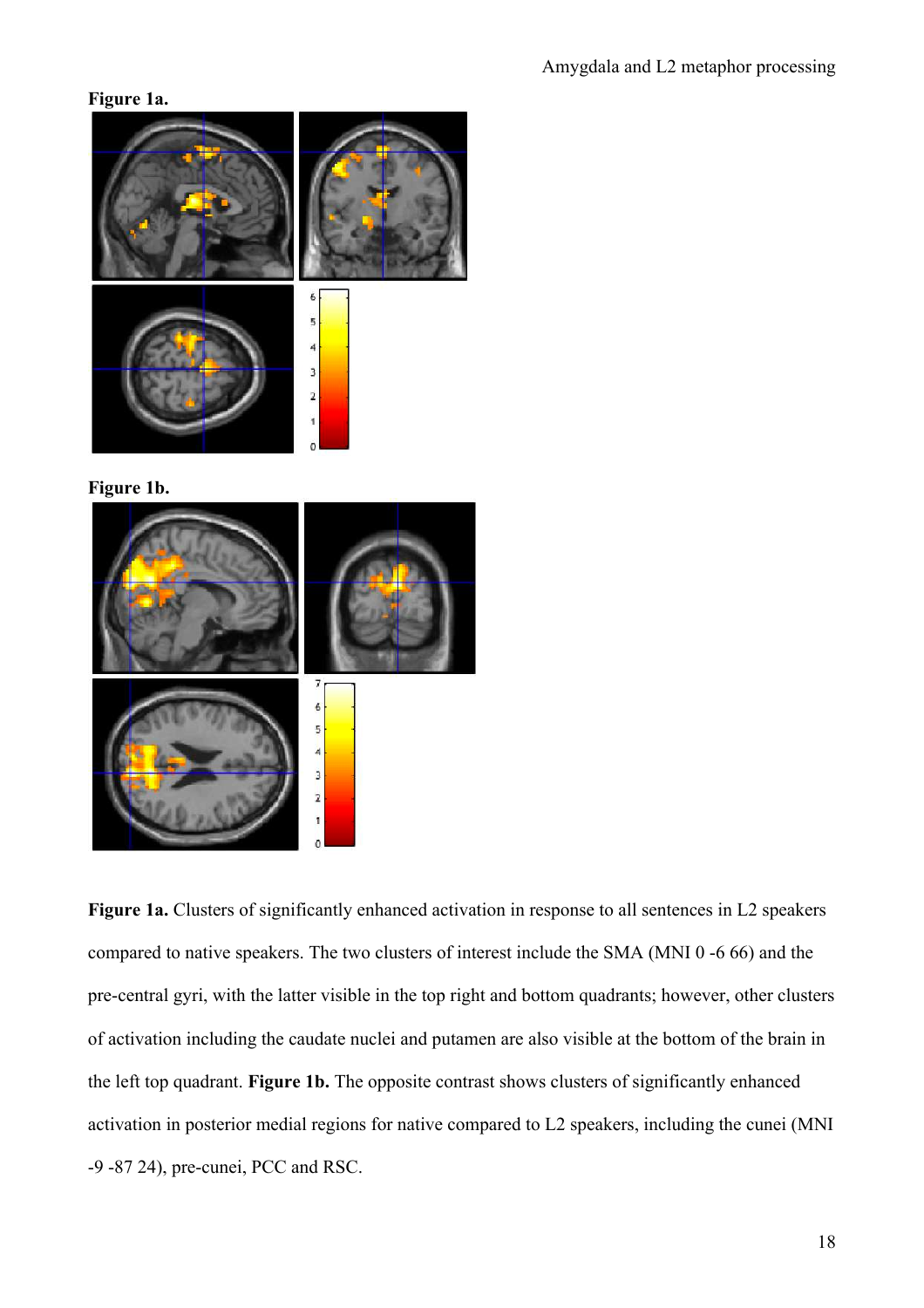### **3.2 Increase in Metaphoricity for native versus L2 speakers**

Using a more fine-grained measure of metaphorical content in our sentences, i.e., increasing Metaphoricity ratings across metaphorical and literal stimuli, we found a significant interaction of this variable with Group. Specifically, when comparing  $L1 > L2$  speakers by increasing Metaphoricity, we found significantly enhanced activation of medial frontal areas such as dmPFC and ACC, bilaterally, as well as the left dorsal SFG and right M/SFG (Table 5). No clusters of significant activation were found when comparing L2 > L1 by increasing Metaphoricity.

The significant interaction allowed us to explore increase in Metaphoricity within each group. At the whole-brain level, native speakers showed a pattern of increasing activations in the IFG bilaterally, extending to the right anterior insular cortex (AIC), the left amygdala (Table 5, Figure 2a), and medial frontal areas including the rostral ACC, ACC, and middle cingulate cortex (MCC; Figure 2b). Other frontal regions included right SMA and left MFG extending to dmPFC.

L<sub>2</sub> speakers, on the other hand, only showed a significant increase in activation of the head of the right caudate nucleus correlating with the increase in Metaphoricity at the whole-brain level (Table 5, Figure 2c). A SVC on the amygdalae revealed only one voxel of significant activation in the left amygdala  $(T = 3.53, \text{MNI} = -21 - 6 - 15, \text{ part of a 3-voxel cluster})$ .

Increasing Metaphoricity across groups revealed no significant clusters of activation. This result confirms the lack of a main effect of Sentence in the ANOVA, and suggests that L2 speakers may not distinguish metaphorical from literal materials or respond to an increasingly metaphorical sentential formulation the same way that L1 speakers do.

Because we had collected information about several individual-difference variables that could be expected to correlate with proficiency (Table 2), we conducted analyses of BOLD response in which each variable was used as a parametric regressor, to see whether any significant patterns of activation would appear, but no effects were evident, quite possibly because there was not enough variation in proficiency among our 22 participants. Furthermore, no significant patterns of brain activation were found in the L2 group in response to increasing or decreasing the similarity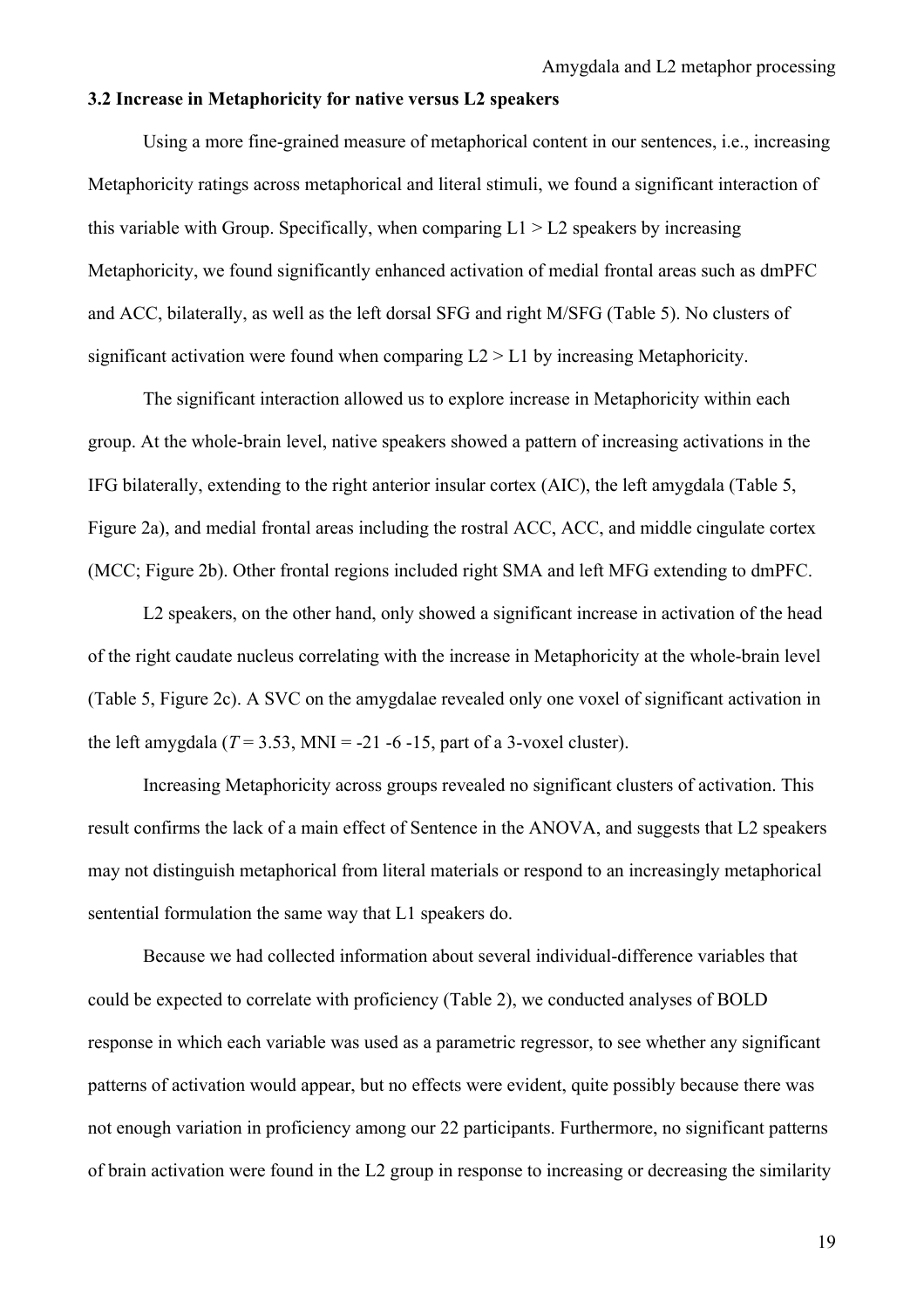Amygdala and L2 metaphor processing of the metaphorical expressions in German and Italian. In response to a reviewer's suggestion, we also re-ran our analyses excluding the three participants who misinterpreted the largest number of metaphors. The key results remain the same: As in the full data set, with increasing Metaphoricity, a significant cluster of activation in the right caudate nucleus was visible but no amygdala activity. With the small volume correction on the amygdala, we find a 3-voxel cluster of activation in the left amygdala, just as in the full data set, and an additional 2-voxel cluster in the right amygdala. This tiny new cluster is consistent with the idea that especially high proficiency may result in greater alignment between metaphorical processing in L2 and L1, a point we return to, although this weak evidence in the current dataset precludes further speculation. Finally, the main effect of group revealed very similar patterns of activation in the subset of data for both  $L1 > L2$  and  $L2 > L1$ contrasts, although most clusters were smaller in size.

**Figure 2a.**

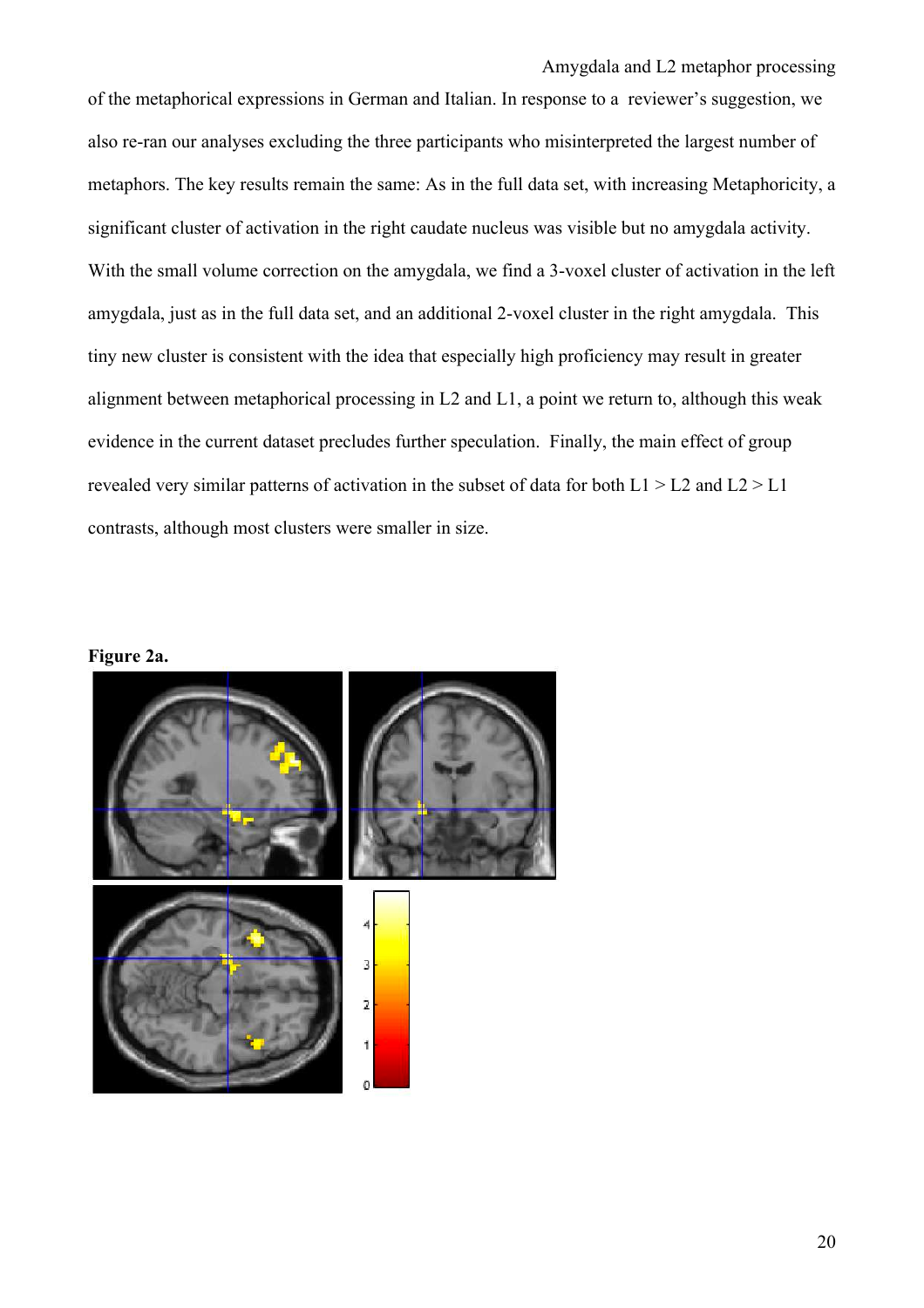## **Figure 2b.**



**Figure 2c.**



**Figure 2.** Clusters of significant activation for increase in Metaphoricity, within each group, at the whole-brain level. Native speakers show increasing activation in **(a)** the left amygdala (MNI -27 -9 -12); bilateral activation of the IFG is also visible in the bottom quadrant, and the left dmPFC and MFG are visible in the top left quadrant; **(b)** the ACC (MNI -3 30 24), extending to more rostral portions; **(c)** L2 speakers show instead only one cluster of activation in the right head of the right caudate nucleus (MNI 9 15 -6) at the whole-brain level.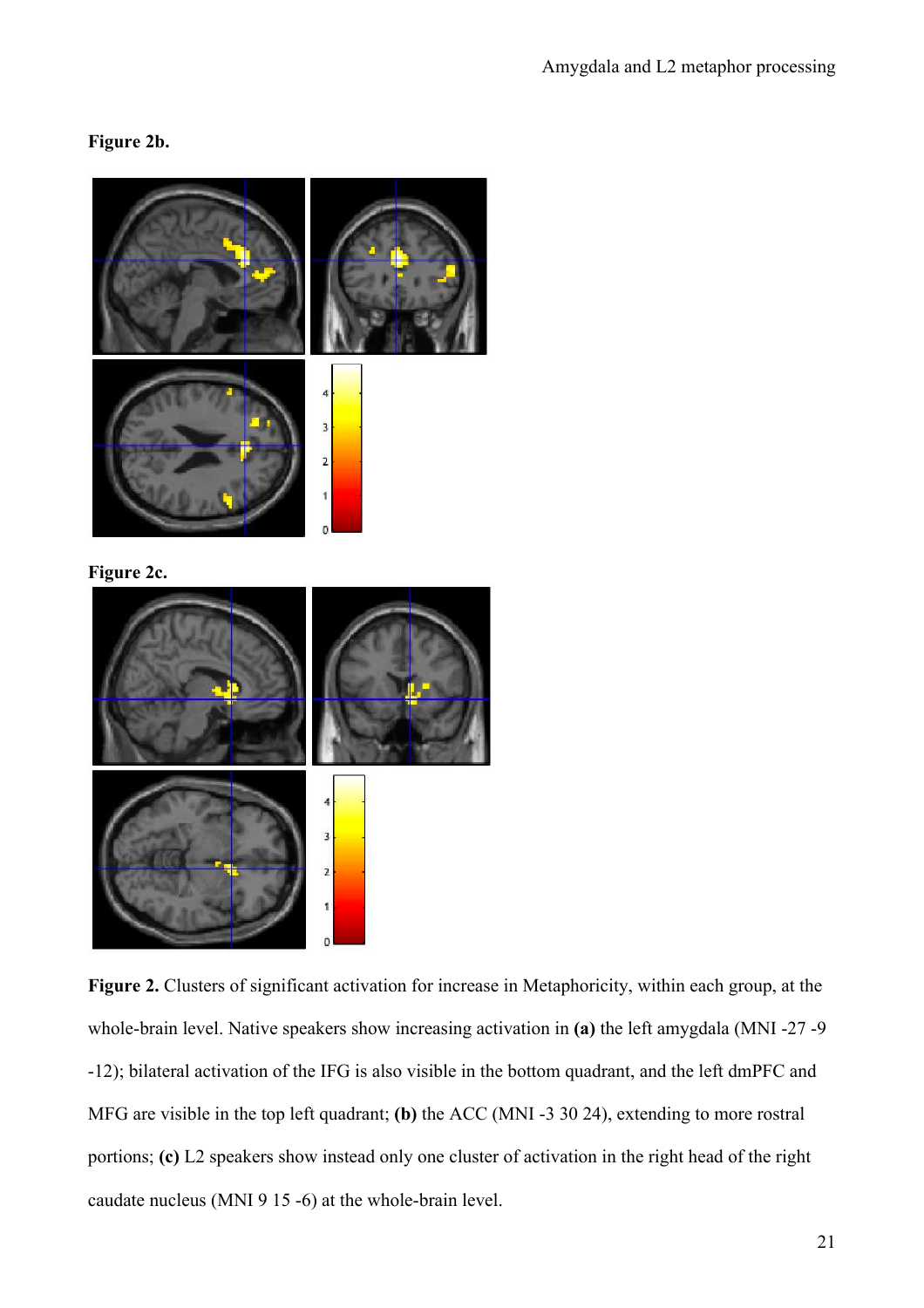**Table 5.** Clusters showing significant BOLD signal change at the whole-brain level for the interaction between increase in Metaphoricity and Group as well as increase in Metaphoricity within each group: native speakers (L1) and second language speakers (L2). At the voxel level, a significance threshold of *p* < 0.005 was applied, followed by FDR correction at the cluster level (*p*  $< 0.05$ ). Legend: Hemi. = hemisphere, L = left, R = right; cluster size is in voxels, T = peak t value;  $X, Y, Z = MNI$  stereotactic space coordinates.

| <b>Broader</b> area                   |     | Hemi. Region                                      | <b>Cluster size</b> | т    | X, Y, Z        |
|---------------------------------------|-----|---------------------------------------------------|---------------------|------|----------------|
| $L1 > L2$ * Increase in Metaphoricity |     |                                                   |                     |      |                |
| Frontal lobe                          | L/R | Dorsomedial pre-frontal cortex (BA 9)             | 135                 | 3.96 | $-3$ 33 33     |
|                                       |     | Anterior cingulate cortex (BA 32)                 |                     | 3.79 | 6 42 15        |
|                                       |     | Superior frontal gyrus (BA 10)                    |                     | 3.79 | 24 51 21       |
|                                       | L   | Middle frontal gyrus (BA 10)                      | 144                 | 5.12 | $-274830$      |
|                                       |     | Superior frontal gyrus                            |                     | 4.59 | $-21$ 51 21    |
|                                       |     | Middle frontal gyrus                              |                     | 3.72 | $-42$ 48 12    |
| L1: Increase in Metaphoricity         |     |                                                   |                     |      |                |
| Frontal lobe                          | L   | Inferior frontal gyrus, pars orbitalis            | 222                 | 4.01 | $-45$ 15 $-12$ |
|                                       |     | Amygdala                                          |                     | 3.57 | $-27 - 9 - 12$ |
|                                       |     | Inferior frontal gyrus, pars opercularis (BA 44)  |                     | 3.36 | $-6099$        |
|                                       | R   | Inferior frontal gyrus, pars triangularis         | 89                  | 4.08 | 42 24 6        |
|                                       |     | Inferior frontal gyrus, pars triangularis         |                     | 3.97 | 54 33 15       |
|                                       |     | Inferior frontal gyrus, pars triangularis (BA 46) |                     | 3.16 | 51 39 3        |
|                                       | R   | Inferior frontal gyrus, pars opercularis          | 168                 | 4.01 | 54 15 0        |
|                                       |     | Inferior frontal gyrus, pars opercularis          |                     | 3.97 | 54 12 18       |
|                                       |     | Anterior insular cortex (BA 13)                   |                     | 3.59 | $429 - 9$      |
|                                       | R   | Supplementary motor area                          | 40                  | 4.23 | 15666          |
|                                       | L   | Anterior cingulate cortex (BA 24)                 | 276                 | 4.74 | $-3$ 30 24     |
|                                       |     | Rostral anterior cingulate cortex (BA 32)         |                     | 4.00 | $-6456$        |
|                                       |     | Middle cingulate cortex                           |                     | 3.99 | 0 15 42        |
|                                       | L   | Middle frontal gyrus (BA 10)                      | 100                 | 4.78 | $-27$ 51 30    |
|                                       |     | Middle frontal gyrus                              |                     | 3.73 | $-30$ 36 36    |
|                                       |     | Middle frontal gyrus                              |                     | 3.47 | $-24$ 39 24    |
| L2: Increase in Metaphoricity         |     |                                                   |                     |      |                |
| Basal ganglia                         | R   |                                                   | 112                 | 4.71 | 6 0 3          |
|                                       |     | Caudate nucleus (head)                            |                     | 3.99 | $915 - 6$      |
|                                       |     | Caudate nucleus (head)                            |                     | 3.98 | 9 18 6         |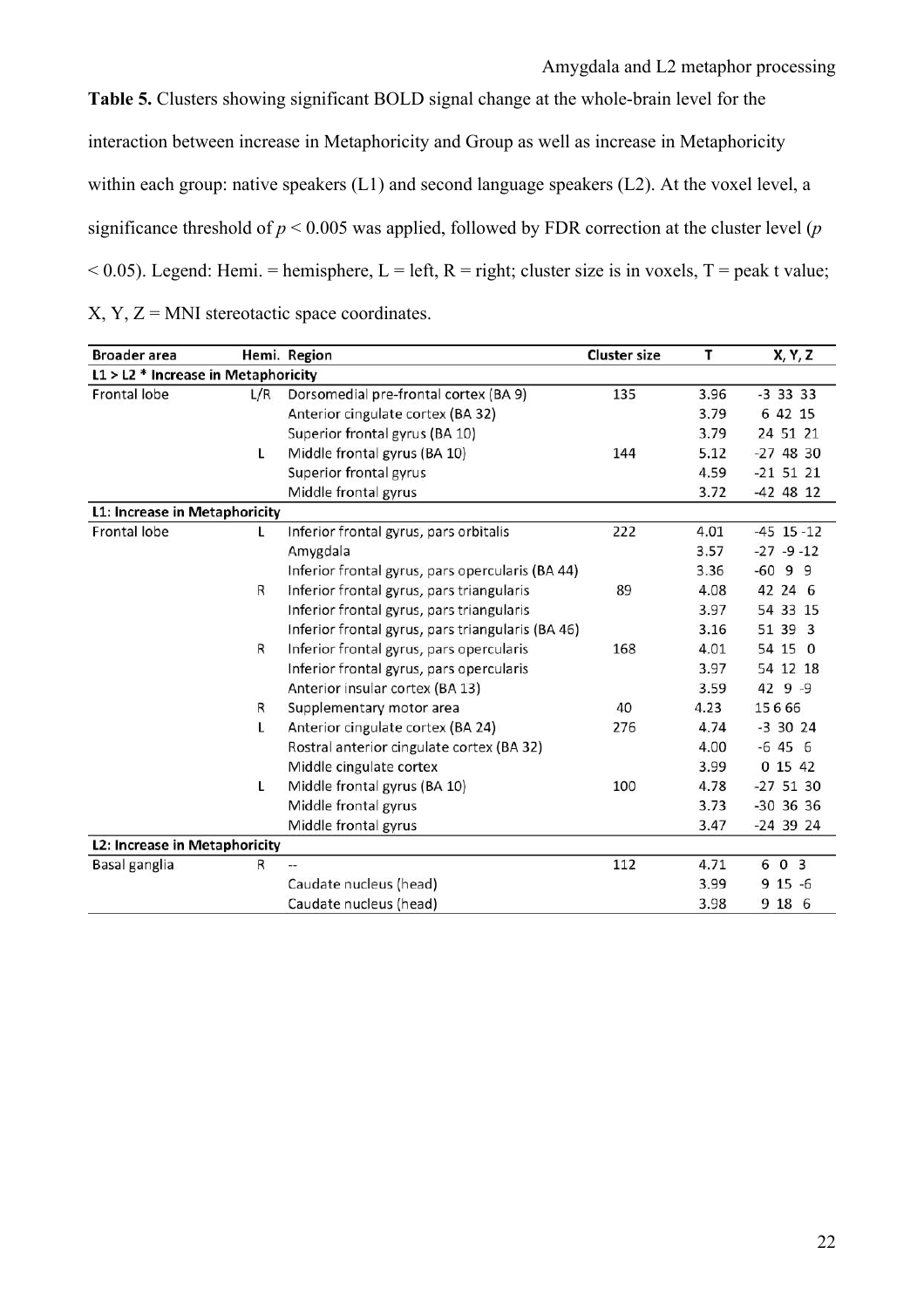### **4 Discussion**

This study aimed to explore the neural correlates of conventional metaphor comprehension in speakers of a second language, by comparing them to native speakers, with particular attention to activation in the amygdala. Before focusing on the comparison of metaphorical and literal language, however, we first review general differences found between native and L2 speakers.

# **4.1 Language processing in L1 and L2**

As expected, the task was more demanding for L2 speakers as they have had less experience with either sentence type, and greater activity was found in several areas during the silent reading of all literal and metaphorical sentences. L2 speakers showed significantly enhanced activation of the left middle and superior temporal gyri, associated with increasing semantic processing (Newmann, 2001). They also showed activation of regions associated with motor planning and coordination of speech, including the pre-central gyri and the basal ganglia (Dronkers, 1996; Price, 2012); these areas are often active during silent reading or written language comprehension in native speakers (Hagoort et al., 1999) and have been shown to be more strongly active during silent reading in L2 speakers than natives, likely due to their greater difficulty in motor planning (Rüschemeyer, Zysset, & Friederici, 2006). L2 speakers also showed stronger activation in bilateral visual areas, likely due to the greater demands required for reading in L2 (Koda, 1996), and in the right hippocampus and parahippocampal gyrus, suggesting enhanced encoding processes (Martin, 1999).

There was also some evidence of interference from L1 during L2 comprehension insofar as the executive control network was more active in the L2 group. In fact, the L2 group recruited the 'switching network', including SMA and ACC, associated with task and conflict monitoring, and the caudate nucleus, responsible for language selection (Abutalebi et al., 2013; Abutalebi & Green, 2007; Luk et al., 2011). This network is typically activated during (production) tasks that involve switching between different languages, and is more broadly related to conflict monitoring, maintenance of different representations in working memory, and ambiguity resolution (e.g.,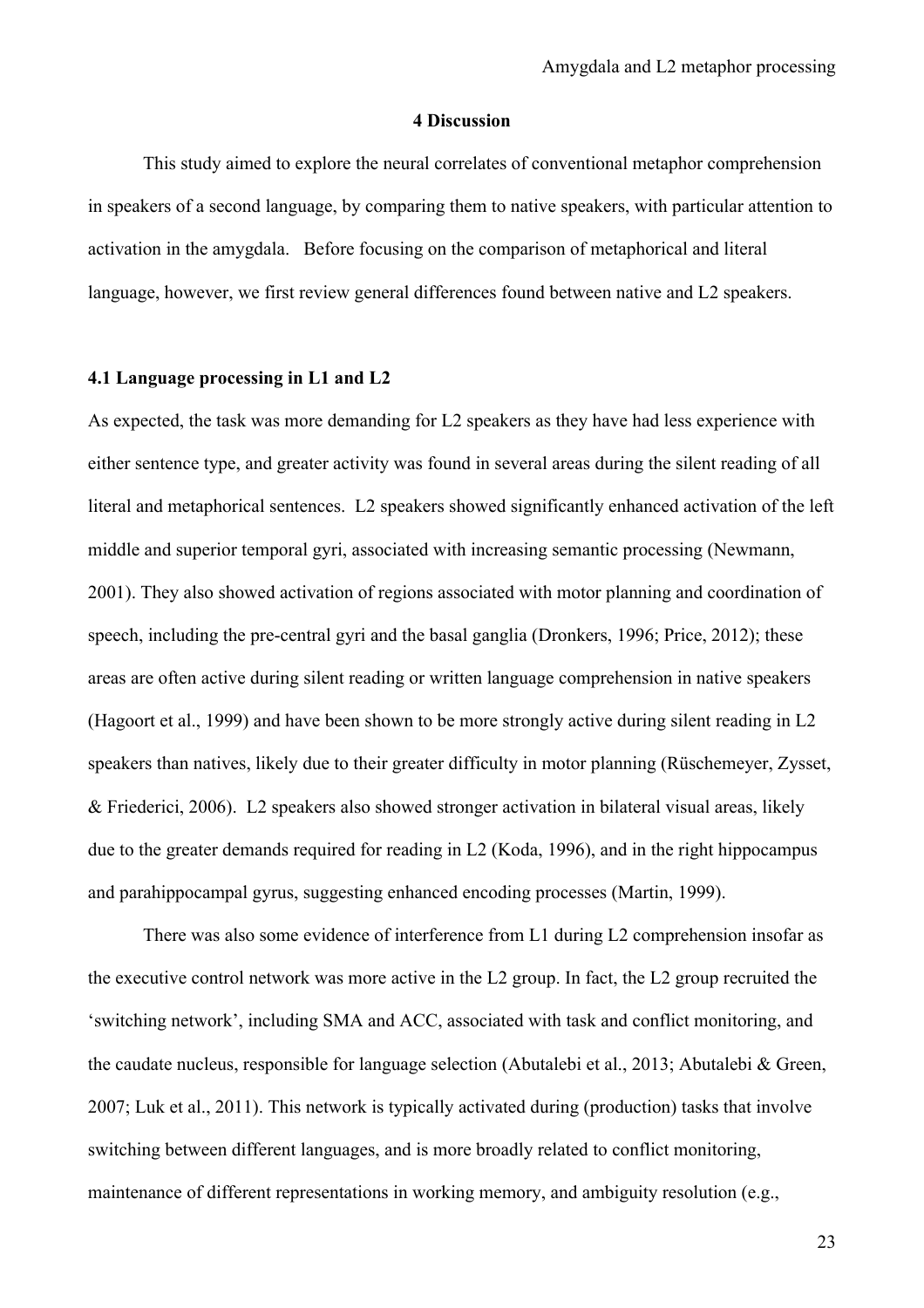McNab et al., 2008; Osaka et al., 2004). We know from behavioral, eye-tracking, and psychophysiological studies that multilinguals activate both or all of their languages simultaneously to some extent, even during tasks that entail no conflict and involve only one language (Bialystok et al., 2012; Kroll, Bobb, Misra, & Guo, 2008; Marian, Spivey, & Hirsch, 2003; Thierry & Wu, 2007). Therefore, the switching network may be active even during silent reading in one language, and this is especially likely in L2 (but see Parker Jones et al., 2012 for contrasting evidence). This finding is consistent with other work showing interference from L1 during figurative language comprehension in L2 (Cieślika, 2006; Laufer, 2000; Türker, 2016).

As expected, native speakers displayed activation patterns that indicated easier processing when compared with L2 speakers. In particular, native speakers engaged the default mode network, typically active in rest conditions, associated with mind wandering and mentalizing (Buckner, Andrews-Hanna, & Schacter, 2008). This includes medial parieto-occipital areas such as the PCC, RSC, pre-cunei, and cunei, lateral parietal areas bilaterally such as the superior parietal lobules, angular gyri and SMG, and dorsal frontal areas such as the MFG and SFG (Andrews-Hanna, 2012; Buckner et al., 2008).

At the same time, native speakers appeared to engage in deeper semantic processing, possibly because the relatively light cognitive demands in the task allowed them more resources to retrieve and integrate meanings. The increase in semantic processing is evidenced by significantly enhanced extensive activation of the middle and superior temporal cortices bilaterally, extending to the right AIC; these regions represent the seat of our lexico-semantic and conceptual representations (Bookheimer, 2002; Mummery et al., 2000), are associated with semantic violations in sentences (Friederici, Rüschemeyer, Hahne, & Fiebach, 2003), and integration/interpretation processes during text comprehension (Ferstl, 2010; Ferstl et al., 2008).

#### **4.2 Metaphor processing in L1**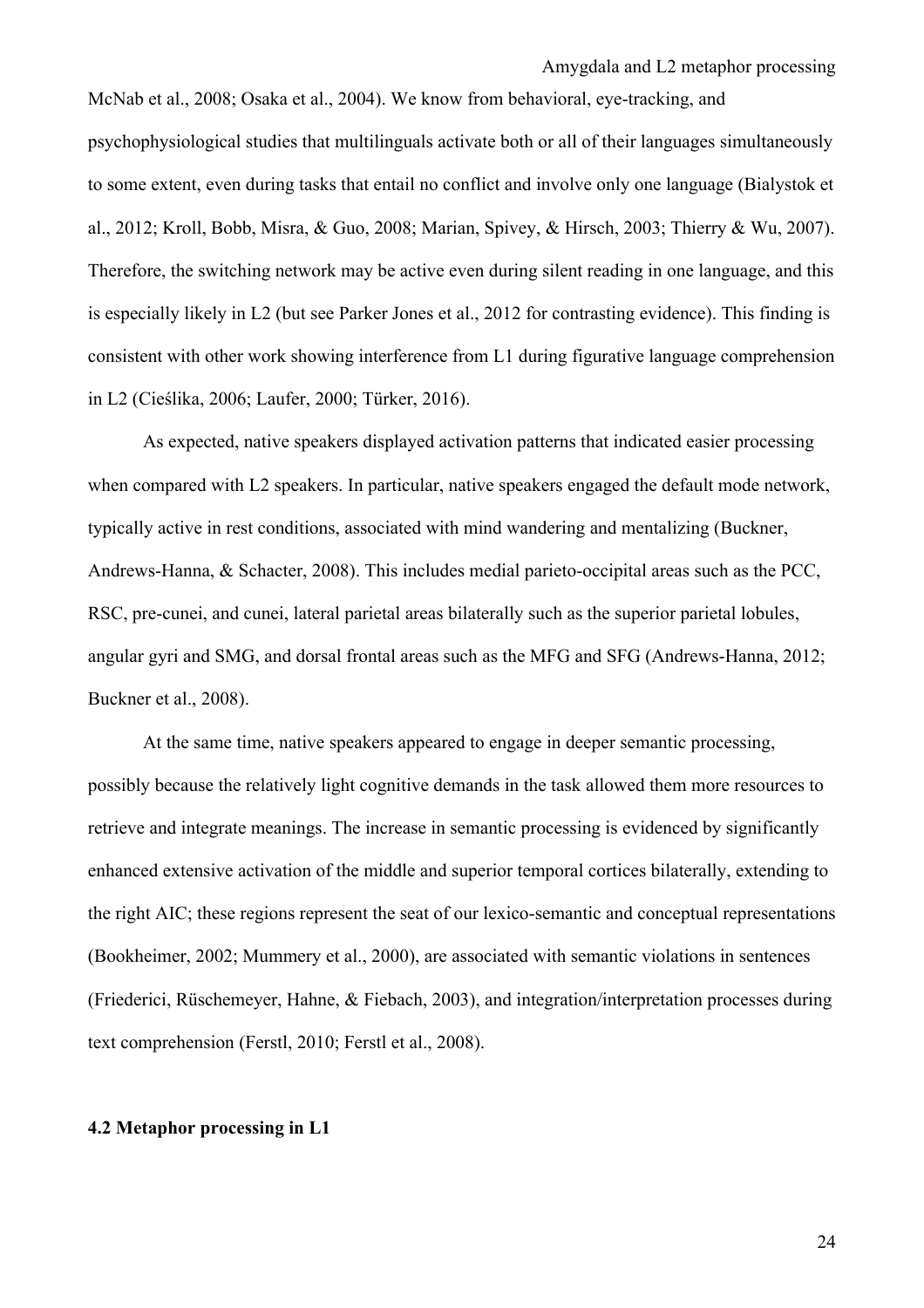Amygdala and L2 metaphor processing Consistent with previous work, native speakers showed increased activation of several areas for metaphor comprehension when compared to literal language comprehension (Bohrn et al., 2012; Citron et al., 2016b; Rapp et al., 2012; Uchiyama et al., 2012; Yang, 2014). In particular, increasing Metaphoricity evoked increased activation in: IFG bilaterally, an index of executive control and maintenance of multiple representations in working memory (McNab et al., 2008; Osaka et al., 2004), and ACC, related to conflict monitoring, ambiguity resolution and emotional conflict (Botvinick, Nystrom, Fissell, Cater, & Cohen, 1999; Kanske & Kotz, 2011). Collectively, this activation pattern in prefrontal areas is suggestive of simultaneous activation of different lexico-semantic representations, i.e., the metaphorical and part of the literal meaning, along with selection of the intended meaning. Indeed, a link between individual differences in executive control and metaphor comprehension has also been reported in an eye-tracking study (Columbus et al., 2015).

Of particular interest is that native speakers displayed significant activation of the left amygdala at the whole brain level in response to increasing Metaphoricity ratings, a finding consistent with previous results on conventional taste metaphors and on naturalistic metaphorical stories (Citron & Goldberg, 2014; Citron et al., 2016b). This result serves to extend the link between metaphorical language and amygdala activation to simple metaphorical sentences that involve little explicit emotional content (and which are unrelated to taste).

## **4.3 Metaphor processing in L2**

Differentiation between degrees of Metaphoricity in L2 speakers was not in evidence, except for one significant cluster in the head of the right caudate nucleus in response to increasing Metaphoricity rating; the caudate nucleus is part of the switching network and has been specifically associated with language selection. This finding is reminiscent of the interference from L1 reported during comprehension of L2 metaphors (Türker, 2016). Interestingly, there exists one neuroimaging study showing enhanced activation of the heads of the caudate nuclei for metaphorical short stories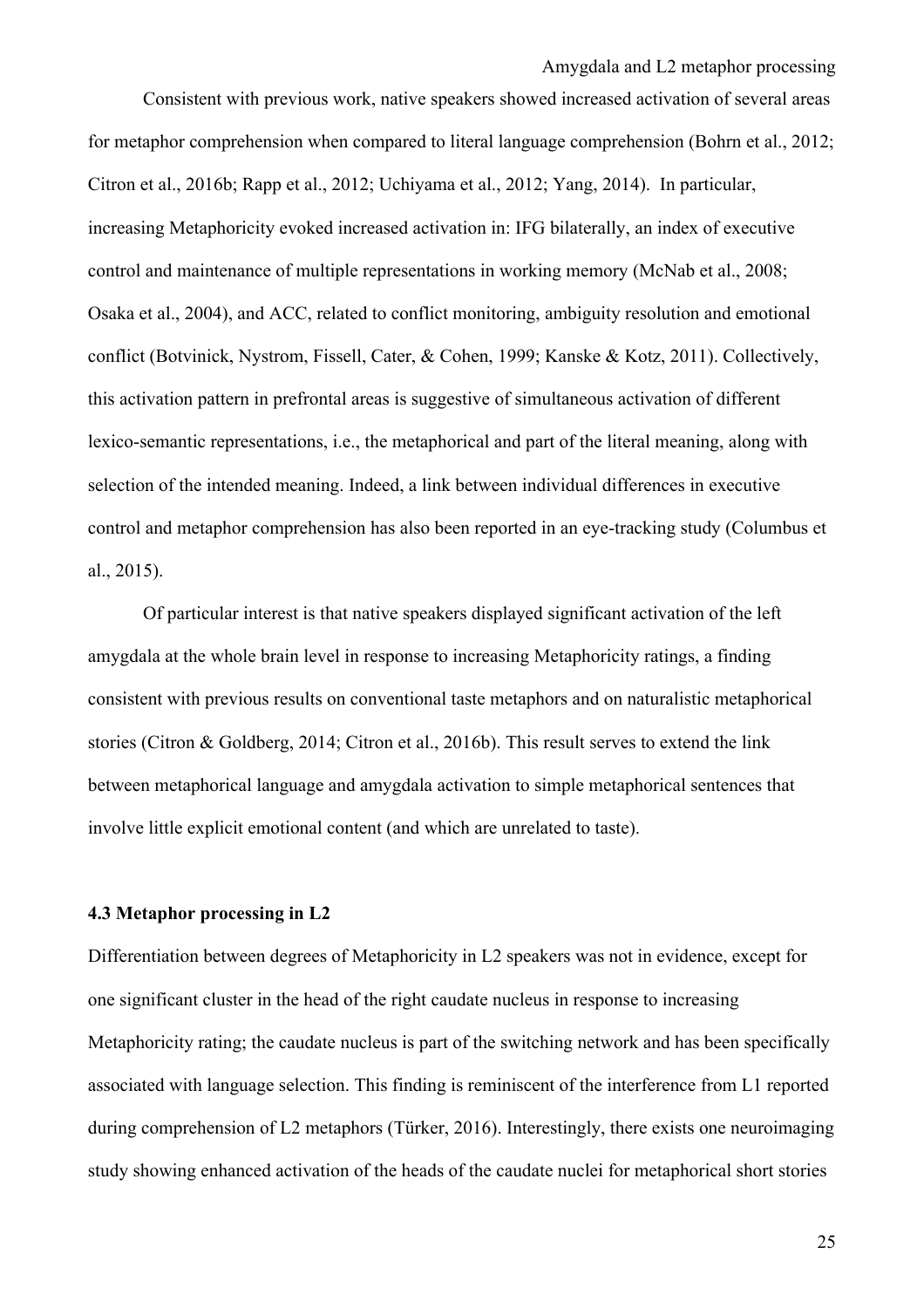over their literal counterparts in native speakers; this was interpreted as indexing the restriction of sentence meanings between a few possible candidates (Uchiyama et al., 2012). It is possible this may not have been present in our native speakers due to the very high conventionality and simplicity of our stimuli. At the whole brain level, no other significant clusters of activation correlating with increased Metaphoricity in L2 were apparent. This, together with the significant interaction between group and Metaphoricity, indicates a difference between L2 and native speakers' processing of metaphorical language. In fact, when contrasting  $L1 > L2$  with increasing Metaphoricity, significant activation of areas associated with conflict/ambiguity resolution (ACC), self-referential thought (dmPFC), and mentalizing (SMG, dorsal MFG) were found, while no significant clusters appeared in the opposite contrast: L2 > L1 for increasing Metaphoricity. The lack of increasing RH activation in the IFG, AIC or the temporal cortices may indicate that our L2 speakers treated the conventional metaphorical stimuli as conventional rather than novel, as intended (Cardillo et al., 2012; Forgács et al., 2014; Kasparian, 2013; Mashal & Faust, 2008; Mashal et al., 2005; Yang, 2014).

To summarize, at the whole-brain level native speakers showed greater activation in IFG, ACC, and left amygdala as Metaphoricity increased but no such activations were evident in L2 speakers. This suggests that proficient L2 speakers process conventional metaphors and literal sentences more similarly than L1 speakers do. Since we had a pre-defined interest in amygdala activation in particular, a small volume correction was performed within the group of L2 speakers. Only one voxel of significant activation was found (as part of a 3-voxel cluster), which in our study represents approximately 2.2% (27 mm<sup>3</sup>) of amygdala volume (on average 1240 mm3, according to Brabec et al., 2010), which is relatively weak evidence for stronger emotional engagement with increasing Metaphoricity in L2 speakers. Thus, it appears that L2 speakers are equally engaged (or not) in response to literal and metaphorical sentences. That is, just as taboo words have been found to have less emotional impact in L2 compared to L1 (Harris, Gleason, & Ayçiçeği, 2006; Pavlenko, 2012), and reading fiction in L2 has been found to activate the neural network associated with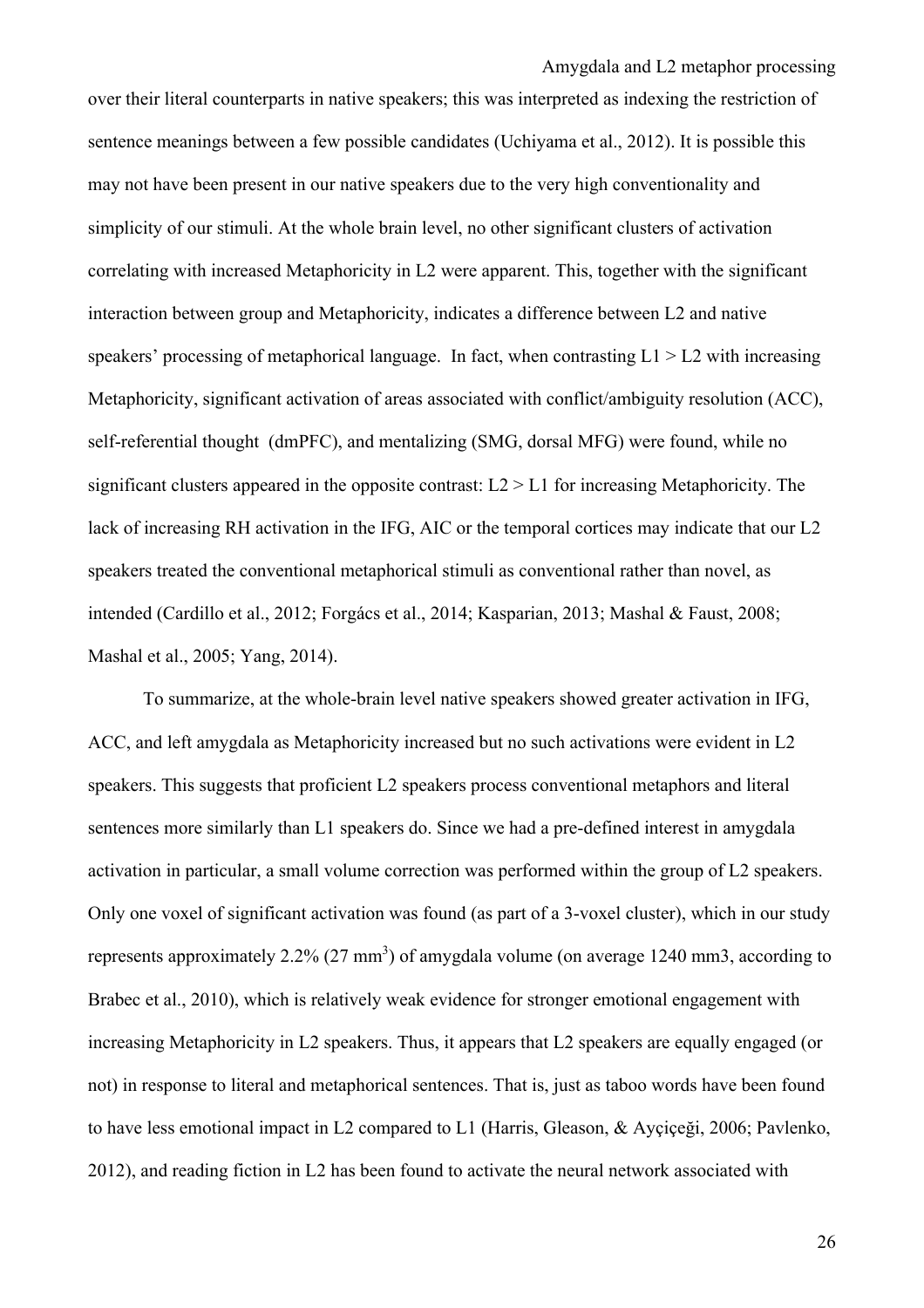emotion to a lesser extent than in L1 (Hsu et al., 2015), results here indicate that conventional metaphors are no more emotionally engaging in L2 than literal language, although they are for native speakers.

Two aspects of the current study deserve further attention in future work. First, while our L2 speakers considered themselves proficient in their L2 (German), it remains possible that nonnative speakers at even higher proficiency levels will be found to process metaphorical language more like native speakers. This is in fact to be expected, given that much work has found that degree of proficiency, rather than age of acquisition, predicts language processing in behavioral  $\&$ neural tasks (e.g., Ardal et al., 1990; Birdsong, 2005; Fabbro, 2001; Marinova-Todd, Marshall, & Snow, 2000; Perani et al., 1998). Second, our interest was on conventional metaphors because they pervade speakers' everyday language in ways that are hard to avoid (Lakoff & Johnson 1980). Because of this, we took care to create metaphorical stimuli that were recognized by native speakers and interpreted correctly, and we excluded from analyses the few instances that L2 speakers subsequently revealed they had misinterpreted. Future work comparing how L1 and L2 speakers process *novel* metaphors may demonstrate greater convergence between the two groups. That is, we know of no reason to predict novel metaphors to be less emotionally engaging for native speakers than conventional metaphors, so amygdala activation in L1 speakers for novel metaphors is expected, at least as long as the novel metaphors are well-formed, apt, or in other words, *good* (Littlemore, Pérez-Sobrino, Houghton, Shi, & Winter, 2018). Moreover, to the extent that novel metaphors are more distinct from literal sentences (see also Bambini, Canal, Resta, & Grimaldi, 2019) than conventional metaphors, the contrast between novel > literal could reveal amygdala activation in an L2 group. However, there is some evidence that L2 speakers process novel and conventional metaphors similarly (Jankowiak et al., 2017; Mashal et al., 2015), so this requires further research.

## **4.1 Conclusion**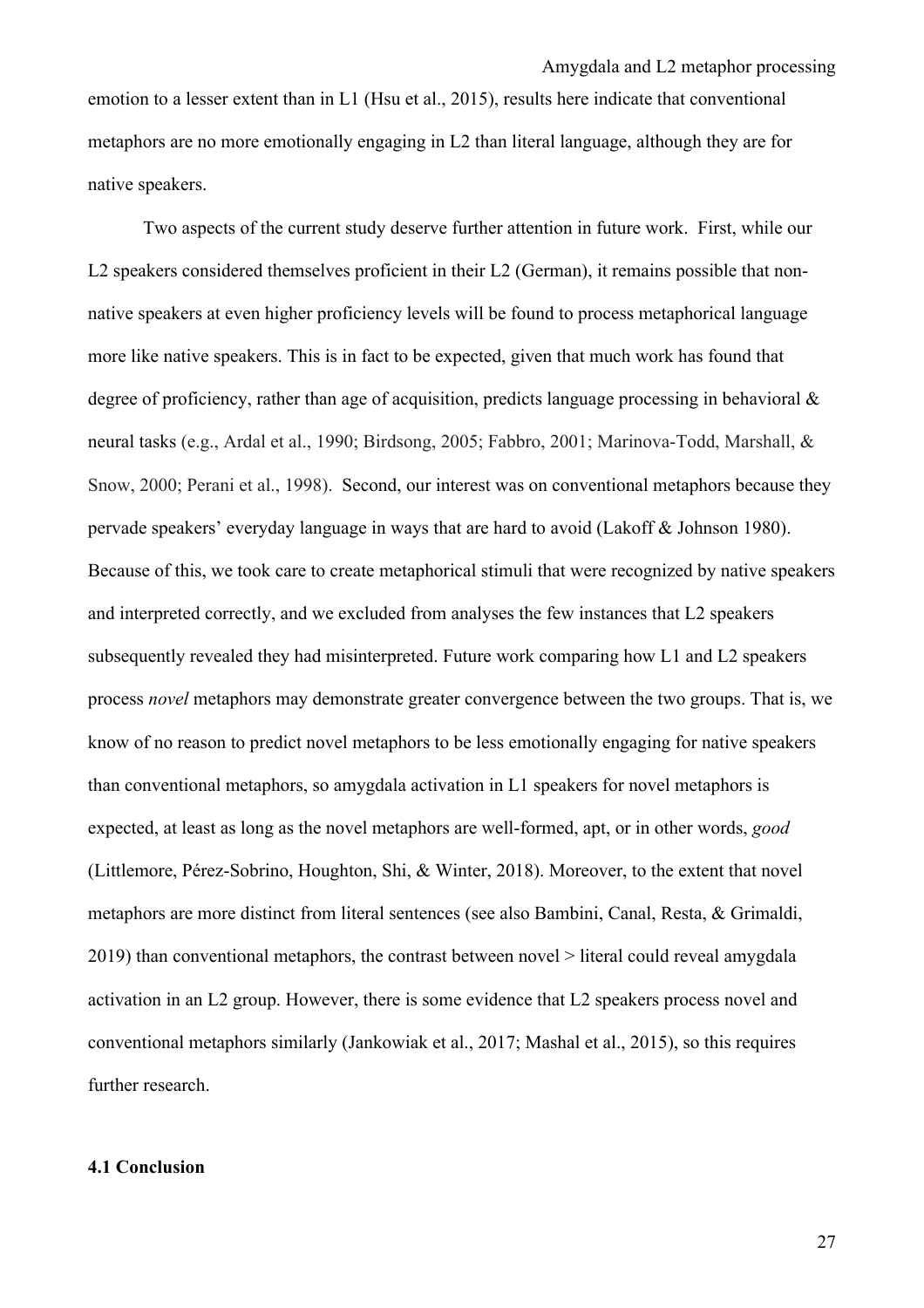The present study compares the processing of conventional metaphorical expressions in native speakers of German and in proficient German speakers whose first language is Italian. Results show that native speakers' process metaphors in ways that are consistent with previous findings: As Metaphoricity increased, there was more activity in the amygdala as well as in the IFG, ACC and adjacent cortices. At the whole brain level, the L2 speakers showed greater activation in the extended language network and part of the switching network in an indistinguishable range of areas for both literal and metaphorical sentences, when compared with native speakers. Thus we find the expected differences between L1 and L2 speakers' processing overall in the fronto-temporal language network. However, we do not find evidence that activation increases specifically with Metaphoricity in L2 speakers at the whole brain level or even in a region of interest analysis of the amygdala. The results suggest that L2 speakers may process conventional metaphors and literal paraphrases as more alike than native speakers do.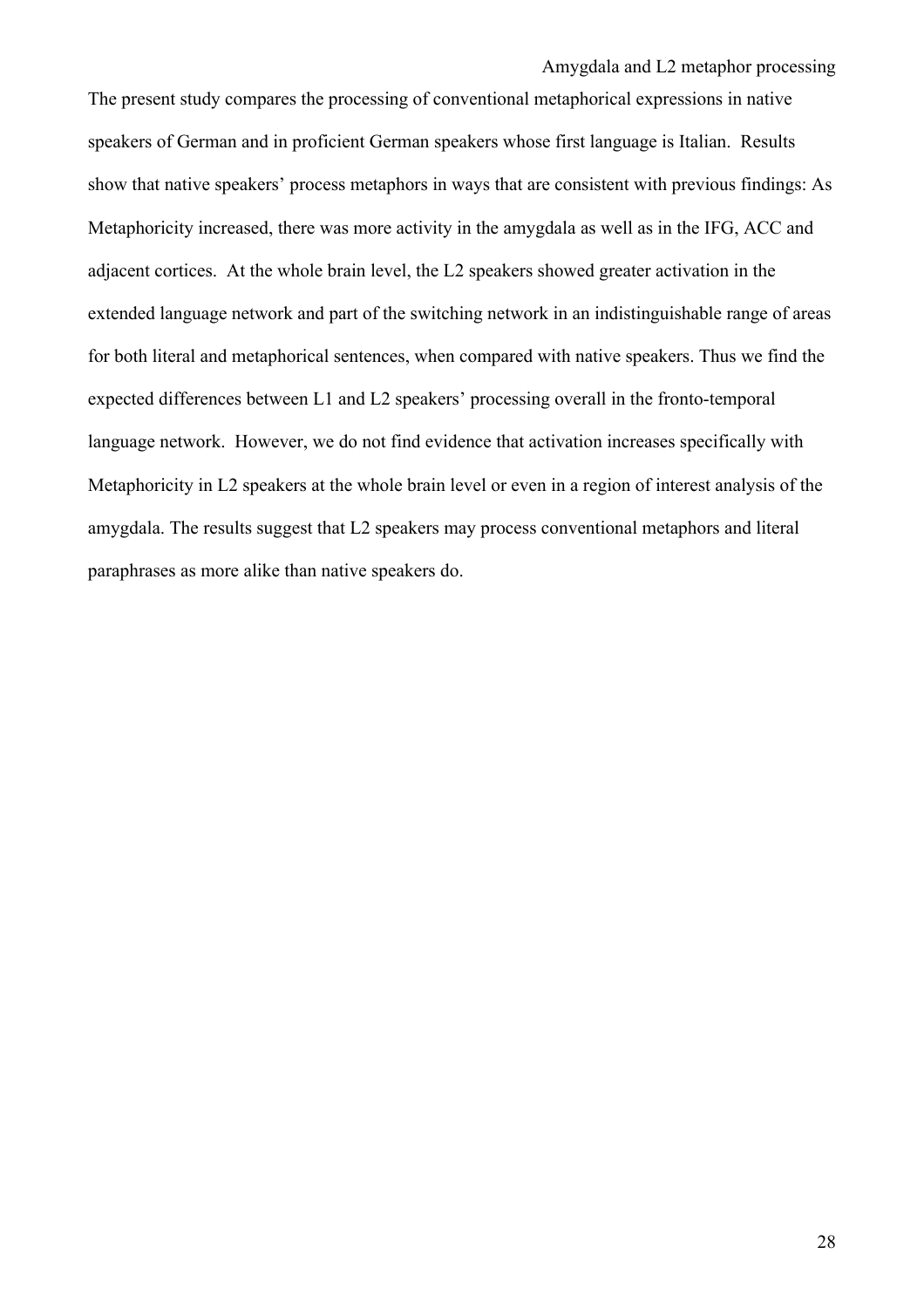# **Authors' specific contributions**

FMMC and AEG conceived and designed the experiment and wrote the manuscript together. FMMC designed more technical aspects of the experiment, set it up, programmed it, analyzed the data, and she and AEG interpreted the data. NM created the linguistic stimuli, validated them through questionnaires, and recruited and tested the majority of participants.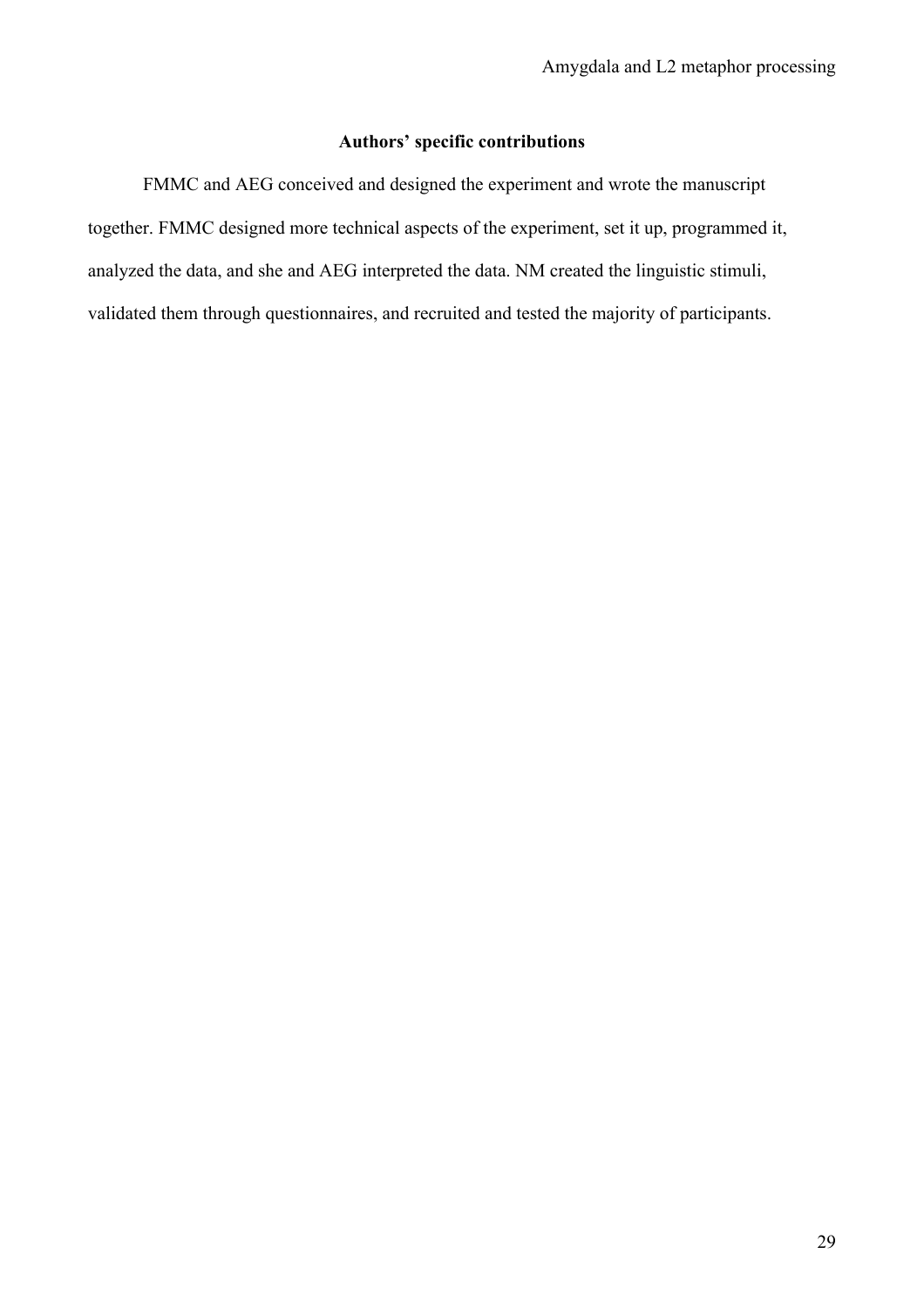## **Acknowledgements**

This work, including the acquisition of fMRI data, was fully funded by an Einstein Visiting Fellowship awarded AEG, in conjunction with the Cluster of Excellence "Languages of Emotion", Freie Universität Berlin. The data analysis was conducted at and therefore supported by Lancaster University. We thank Jeremie Güsten for the statistical selection of the linguistic materials used and for part of data collection, and Chun-Ting Hsu for his advice on some of the fMRI data analyses performed.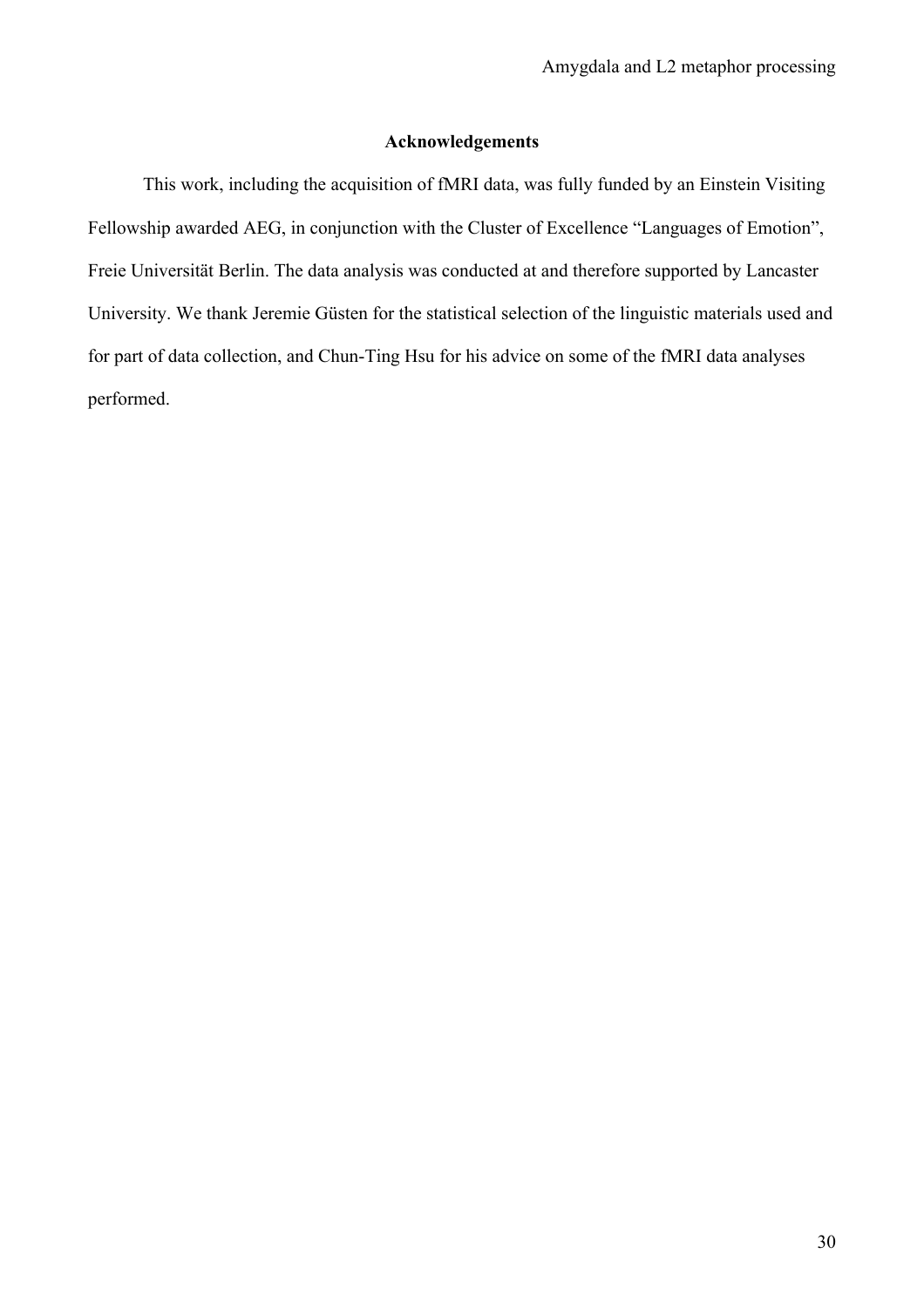#### **References**

- Abutalebi, J., Della Rosa, P. A., Ding, G., Weekes, B. S., Costa, A., & Green, D. (2013). Language proficiency modulates the engagement of cognitive control areas in multilinguals. *Cortex, 49*, 905-911. doi:10.1016/j.cortex.2012.08.018
- Abutalebi, J., & Green, D. (2007). Bilingual language production: The neurocognition of language representation and control. *Journal of Neurolinguistics, 20*, 242-275. doi:10.1016/j.jneuroling.2006.10.003
- Andrews-Hanna, J. R. (2012). The brain's default network and its adaptive role in internal mentation. *The Neuroscientist, 18*, 251-270. doi:10.1177/1073858411403316
- Ardal, S., Donald, M. W., Meuter, R., Muldrew, S., & Luce, M. (1990). Brain responses to semantic incogruity in bilinguals. *Brain and Language, 39*, 187-205.
- Bambini, V., Bertini, C., Schaeken, W., Stella, A., & Di Russo, F. (2016). Disentangling metaphor from context: An ERP study. *Frontiers in Psychology, 7*, 559. doi:10.3389/fpsyg.2016.00559
- Bambini, V., Canal, P., Resta, D., & Grimaldi, M. (2019). Time course and neurophysiological underpinnings of metaphor in literary context. *Discourse Processes, 56*, 77-97. doi:10.1080/0163853X.2017.1401876
- Bambini, V., Ghio, M., Moro, A., & Schumacher, P. B. (2013). Differentiating among pragmatic uses of words through timed sensicality judgments. *Frontiers in Psychology, 4*, 938. doi:10.3389/fpsyg.2013.00938
- Bennett, C. M., Wolford, G. L., & Miller, M. B. (2009). The principled control of false positives in neuroimaging. *Social Cognitive and Affective Neuroscience, 4*, 417-422. doi:10.1093/scan/nsp053
- Bialystok, E., Craik, F. I. M., & Luk, G. (2012). Bilingualism: consequences for mind and brain. *Trends in Cognitive Sciences, 16*, 240-250. doi:10.1016/j.tics.2012.03.001
- Birdsong, D. (2005). Nativelikeness and non-nativelikeness in L2A research. *International Review of Applied Linguistics in Language Teaching, 43*, 319-328.
- Bohrn, I. C., Altmann, U., & Jacobs, A. M. (2012). Looking at the brains behind figurative language - A quantitative meta-analysis of neuroimaging studies on metaphor, idiom, and irony processing. *Neuropsychologia, 50*, 2669-2683. doi:10.1016/j.neuropsychologia.2012.07.021
- Bonin, P., Méot, A., & Bugaiska, A. (2013). Norms and comprehension times for 305 French idiomatic expressions. *Behavior Research Methods, 45*, 1259-1271. doi:10.3758/s13428- 013-0331-4
- Bookheimer, S. Y. (2002). Functional MRI of language: New approaches to understanding the cortical organisation of semantic processing. *Annual Review of Neuroscience, 25*, 151-188. doi:10.1146/annurev.neuro.25.112701.142946

Botvinick, M., Nystrom, L. E., Fissell, K., Cater, C. S., & Cohen, J. D. (1999). Conflict monitoring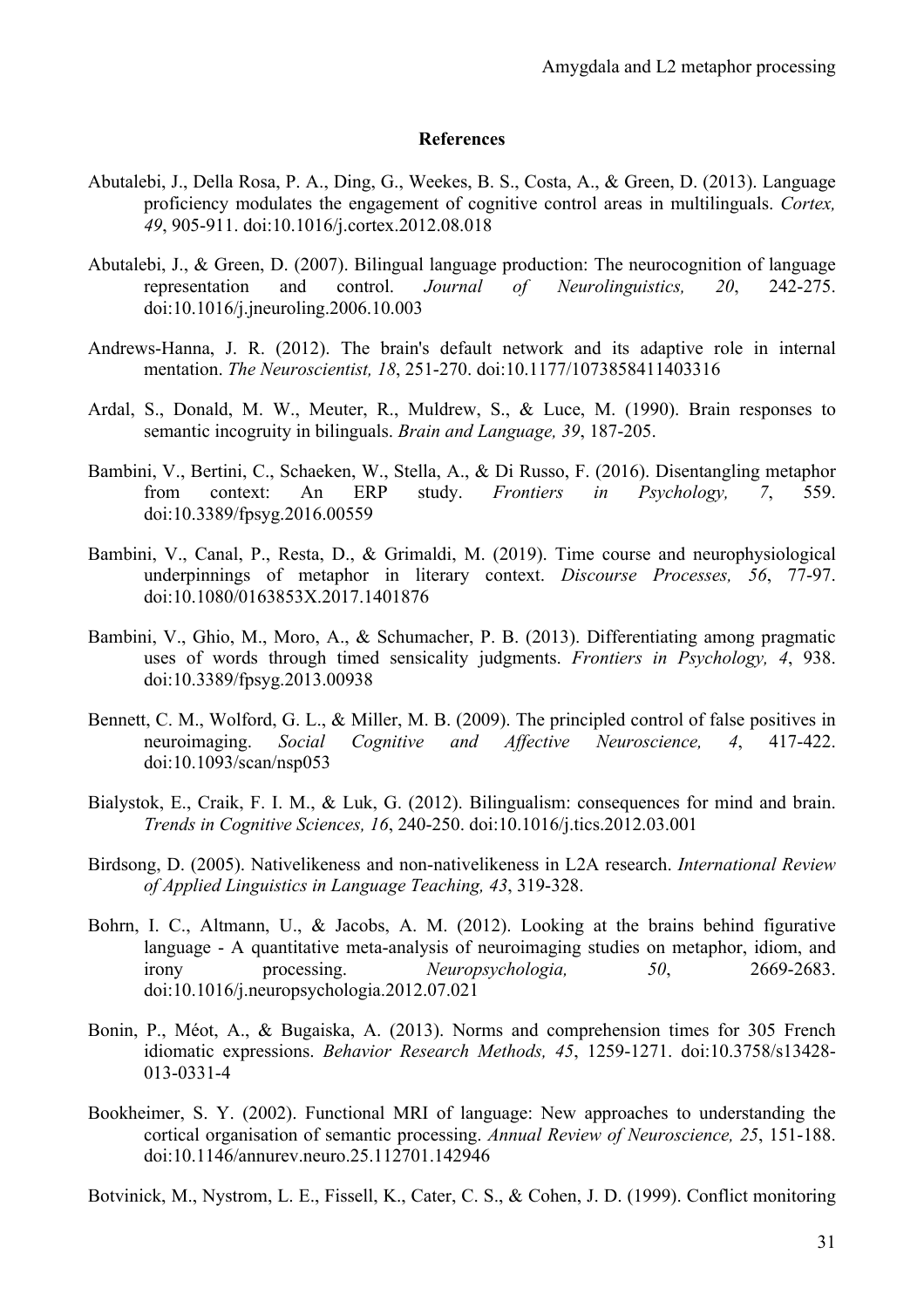versus selection-for-action in anterior cingulate cortex. *Nature, 402*, 179-181.

Bowdle, B. F., & Gentner, D. (2005). The career of metaphor. *Psychological Review, 112*, 193.

- Bowes, A., & Katz, A. (2015). Metaphor creates intimacy and temporarily enhances theory of mind. *Memory & Cognition, 43*, 953-963. doi:10.3758/s13421-015-0508-4
- Brabec, J., Rulseh, A., Hoyt, B., Vizek, M., Horinek, D., Hort, J., & Petrovicky, P. (2010). Volumetry of the human amygdala - an anatomical study. *Psychiatry Research, 182*, 67-72. doi:10.1016/j.pscychresns.2009.11.005
- Briellmann, R. S., Saling, M. M., Connell, A. B., Waites, A. B., Abbott, D. F., & Jackson, G. D. (2004). A high-field functional MRI study of quadri-lingual subjects. *Brain and Language, 89*, 531-542.
- Buckner, R. L., Andrews-Hanna, J. R., & Schacter, D. L. (2008). The brain's default network. Anatomy, function, and relevance to disease. *Annals of the New York Academy of Sciences, 1124*, 1-38. doi:10.1196/annals.1440.011
- Burgers, C., Konijn, E. A., Steen, G. J., & Iepsma, M. A. R. (2015). Making ads less complex, yet more creative and persuasive: the effects of conventional metaphors and irony in print advertising. *International Journal of Advertising*. doi:10.1080/02650487.2014.996200
- Cameron, L. (2008). Metaphor and talk. In R. W. Gibbs (Ed.), *The Cambridge handbook of metaphor and thought* (pp. 197-211). New York: Cambridge University Press.
- Cardillo, E. R., Watson, C. E., Schmidt, G. L., Kranjec, A., & Chatterjee, A. (2012). From novel to familiar: Tuning the brain for metaphors. *NeuroImage, 59*, 3212-3221. doi:10.1016/j.neuroimage.2011.11.079
- Carston, R. (2012). Metaphor and the literal/nonliteral distinction. In K. Allan & K. Jaczszolt (Eds.), *Cambridge Handbook of Pragmatics* (pp. 469-492). Cambridge: Cambridge University Press.
- Chang, C. T., & Yen, C. T. (2013). Missing ingredients in metaphor advertising: The right formula of metaphor type, product type, and need for cognition. *Journal of Advertising, 42*, 80-94.
- Charteris-Black, J. (2011). *Politicians and rhetoric: The persuasive power of metaphor*: Springer.
- Chee, M. W. L., Tan, E. W. L., & Thiel, T. (1999). Mandarin and English single word processing studied with functional magnetic resonance imaging. *The Journal of Neuroscience, 19*, 3050-3056.
- Cieślika, A. B. (2006). Literal salience in on-line processing of idiomatic expressions by second language learners. *Second Language Research, 22*, 115-144.
- Cieślika, A. B., & Heredia, R. R. (2011). Hemispheric asymmetries in processing L1 and L2 idioms: Effects of salience and context. *Brain and Language, 116*, 136-150. doi:10.1016/j.bandl.2010.09.007
- Citron, F. M. M., & Goldberg, A. E. (2014). Metaphorical sentences are more emotionally engaging than their literal counterparts. *Journal of Cognitive Neuroscience, 26*, 2585-2595. doi:10.1162/jocn\_a\_00654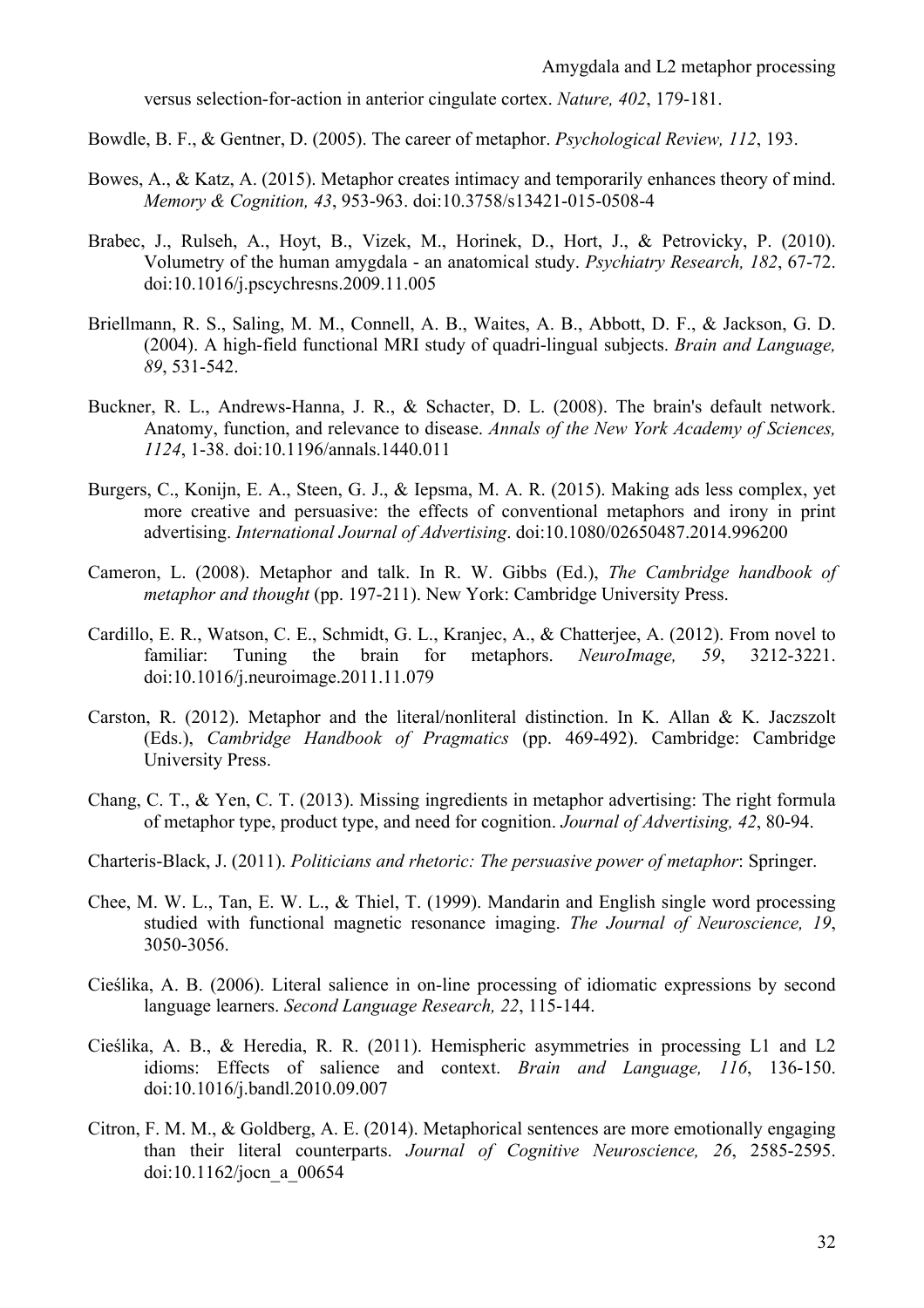- Citron, F. M. M., Güsten, J., Michaelis, N., & Goldberg, A. E. (2016b). Conventional metaphors in longer passages evoke affective brain response. *NeuroImage, 139*, 218-230. doi:10.1016/j.neuroimage.2016.06.020
- Citron, F. M. M., Lee, M., & Michaelis, N. (2019b). Affective and psycholinguistic norms for German conceptual metaphors (COMETA). *Behaviour Research Methods, Manuscript accepted pending minor revisions*.
- Colbeck, K. L., & Bowers, J. S. (2012). Blinded by taboo words in L1 but not in L2. *Emotion, 12*, 217-222. doi:10.1037/a0026387
- Columbus, G., Sheikh, N. A., Côté-Lecaldare, M., Häuser, K., Baum, S. R., & Titone, D. A. (2015). Individual differences in executive control relate to metaphor processing: an eye movement study of sentence reading. *Frontiers in Human Neuroscience, 8*, 1057. doi:10.3389/fnhum.2014.01057
- Coulson, S., & Van Petten, C. (2002). Conceptual integration and metaphor: An event-related potential study. *Memory & Cognition, 30*, 958-968.
- Crawford, L. E. (2009). Conceptual metaphors of affect. *Emotion Review, 1*, 129-139.
- Cunningham, W. A., & Brosch, T. (2012). Motivational salience: Amygdala tuning from traits, needs, values, and goals. *Current Directions in Psychological Science, 21*, 54-59. doi:10.1177/0963721411430832
- Dale, A. M. (1999). Optimal experimental design for event-related fMRI. *Human Brain Mapping, 8*, 109-114.
- Dewaele, J.-M. (2004). The emotional force of swearwords and taboo words in the speech of multilinguals. *Journal of Multilingual and Multicultural Development, 25*, 204-222. doi:10.1080/01434630408666529
- Dijkstra, T., & van Heuven, W. J. B. (2002). The architecture of the bilingual word recognition system: From identification to decision. *Bilingualism: Language and Cognition, 5*, 175-197. doi:10.1017/S1366728902003012
- Fabbro, F. (2001). The bilingual brain: Cerebral representation of languages. *Brain and Language, 79*, 211-222. doi:10.1006/brln.2001.2481
- Fainsilber, L., & Ortony, A. (1987). Metaphorical uses of language in the expression of emotions. *Metaphor and symbolic activity, 2*, 239-250.
- Ferstl, E. C. (2010). Neuroimaging of text comprehension: Where are we now? *Italian Journal of Linguistics, 22*, 61-88.
- Ferstl, E. C., Neumann, J., Bogler, C., & von Cramon, D. Y. (2008). The extended language network: A meta-analysis of neuroimaging studies on text comprehension. *Human Brain Mapping, 29*, 581-593.
- Forgács, B., Bohrn, I. C., Baudewig, J., Hofmann, M. J., Csaba, P., & Jacobs, A. M. (2012). Neural correlates of combinatorial semantic processing of literal and figurative noun noun compound words. *NeuroImage, 63*, 1432-1442. doi:10.1016/j.neuroimage.2012.07.029
- Forgács, B., Lukács, Á., & Pléh, C. (2014). Lateralized processing of novel metaphors: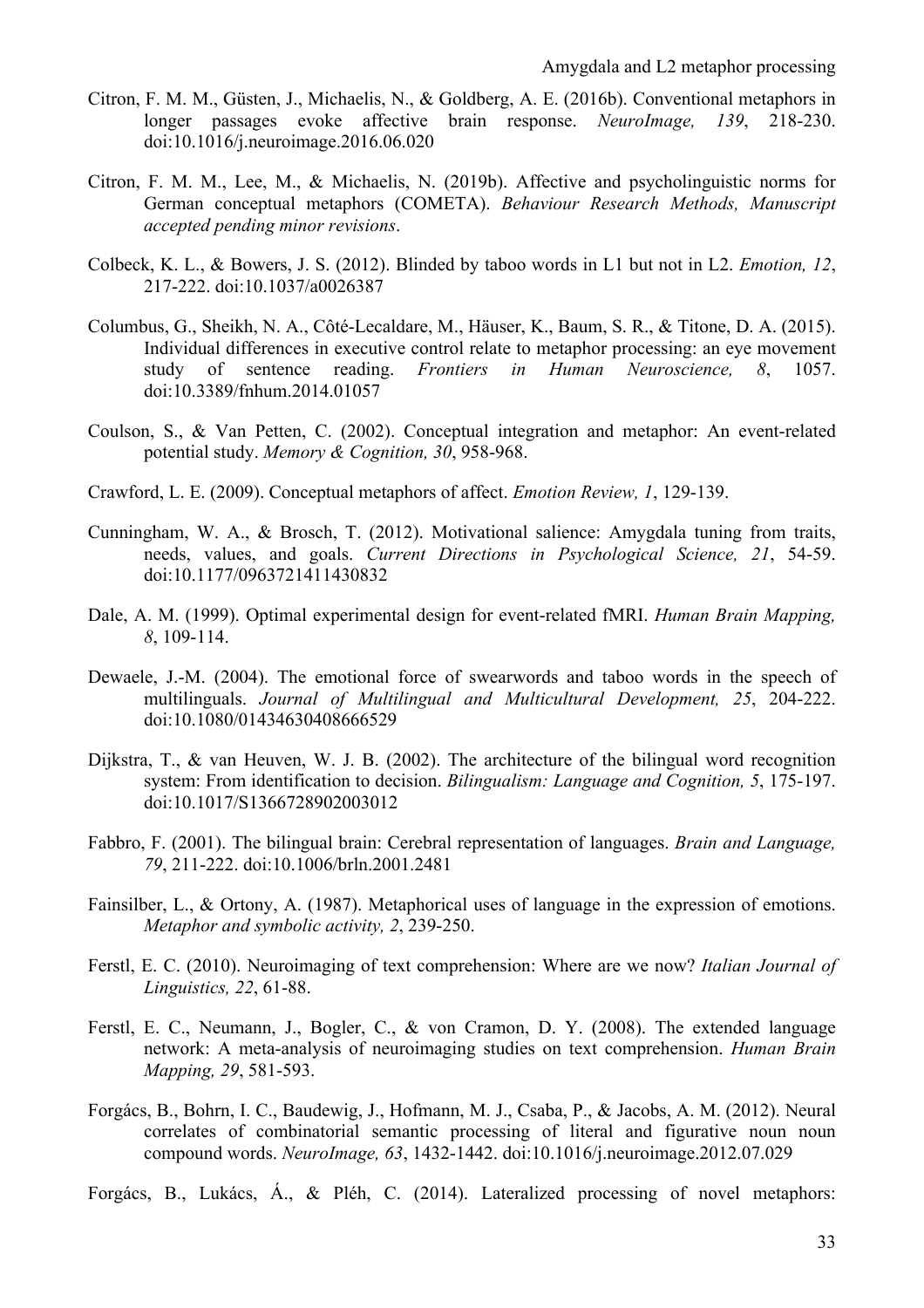disentangling figurativeness and novelty. *Neuropsychologia*. doi:10.1016/j.neuropsychologia.2014.01.003

- Friederici, A. D., Rüschemeyer, S. A., Hahne, A., & Fiebach, C. (2003). The role of the left inferior frontal and superior temporal cortex in sentence comprehension: Localising syntactic and semantic processes. *Cerebral Cortex, 13*, 170-177.
- Garavan, H., Pendergrass, J. C., Ross, T. J., Stein, E. A., & Risinger, R. C. (2001). Amygdala response to both positively and negatively valenced stimuli. *NeuroReport, 12*, 2779-2783.
- Gibbs, R. W. (2011). Evaluating conceptual metaphor theory. *Discourse Processes, 48*, 529-562.
- Gibbs, R. W., Lima, P. L. C., & Francozo, E. (2004). Metaphor is grounded in embodied experience. *Journal of Pragmatics, 36*, 1189-1210. doi:10.1016/j.pragma.2003.10.009
- Giora, R. (1999). On the priority of salient meanings: studies of literal and figurative language. *Journal of Pragmatics, 31*, 919-929.
- Glucksberg, S. (1998). Understanding metaphor. *Current Directions in Psychological Science, 7*, 39-43.
- Hamann, S., & Mao, H. (2002). Positive and negative emotional verbal stimuli elicit activity in the left amygdala. *NeuroReport, 13*, 15-19.
- Harris, C. L. (2004). Bilingual speakers in the lab: Psychophysiological measures of emotional reactivity. *Journal of Multilingual and Multicultural Development, 25*, 223-247. doi:10.1080/01434630408666530
- Harris, C. L., Ayçiçeği, A., & Gleason, J. B. (2003). Taboo words and reprimands elicit greater autonomic reactivity in a first language than in a second language. *Applied Psycholinguistics, 24*, 561-579. doi:10.1017.S0142716403000286
- Harris, C. L., Gleason, J. B., & Ayçiçeği, A. (2006). When is a first language more emotional? Psychophysiological evidence from bilingual speakers. In A. Pavlenko (Ed.), *Bilingual minds: Emotional experience, expression, and representation* (pp. 257-283). Clevedon, UK: Multilingual Matters.
- Hayakawa, S., & Keysar, B. (2018). Using a foreign language reduces mental imagery. *Cognition, 173*, 8-15.
- Hayakawa, S., Tannenbaum, D., Costa, A., Corey, J. D., & Keysar, B. (2017). Thinking more or feeling less? Explaining the foreign-language effect on moral judgment. *Psychological Science, 28*, 1387-1397.
- Horton, W. S. (2007). Metaphor and reader's attribution of intimacy. *Memory & Cognition, 35*, 87- 94.
- Hsu, C.-T., Jacobs, A. M., & Conrad, M. (2015). Can Harry Potter still put a spell on us in a second language? An fMRI study on reading emotion-laden literature in late bilinguals. *Cortex, 63*, 282-295. doi:10.1016/j.cortex.2014.09.002
- Jankowiak, K., Rataj, K., & Naskręcki, R. (2017). To electrify bilingualism: Electrophysiological insights into bilingual metaphor comprehension. *PLoS ONE, 12*, e0175578. doi:10.1371/journal.pone.0175578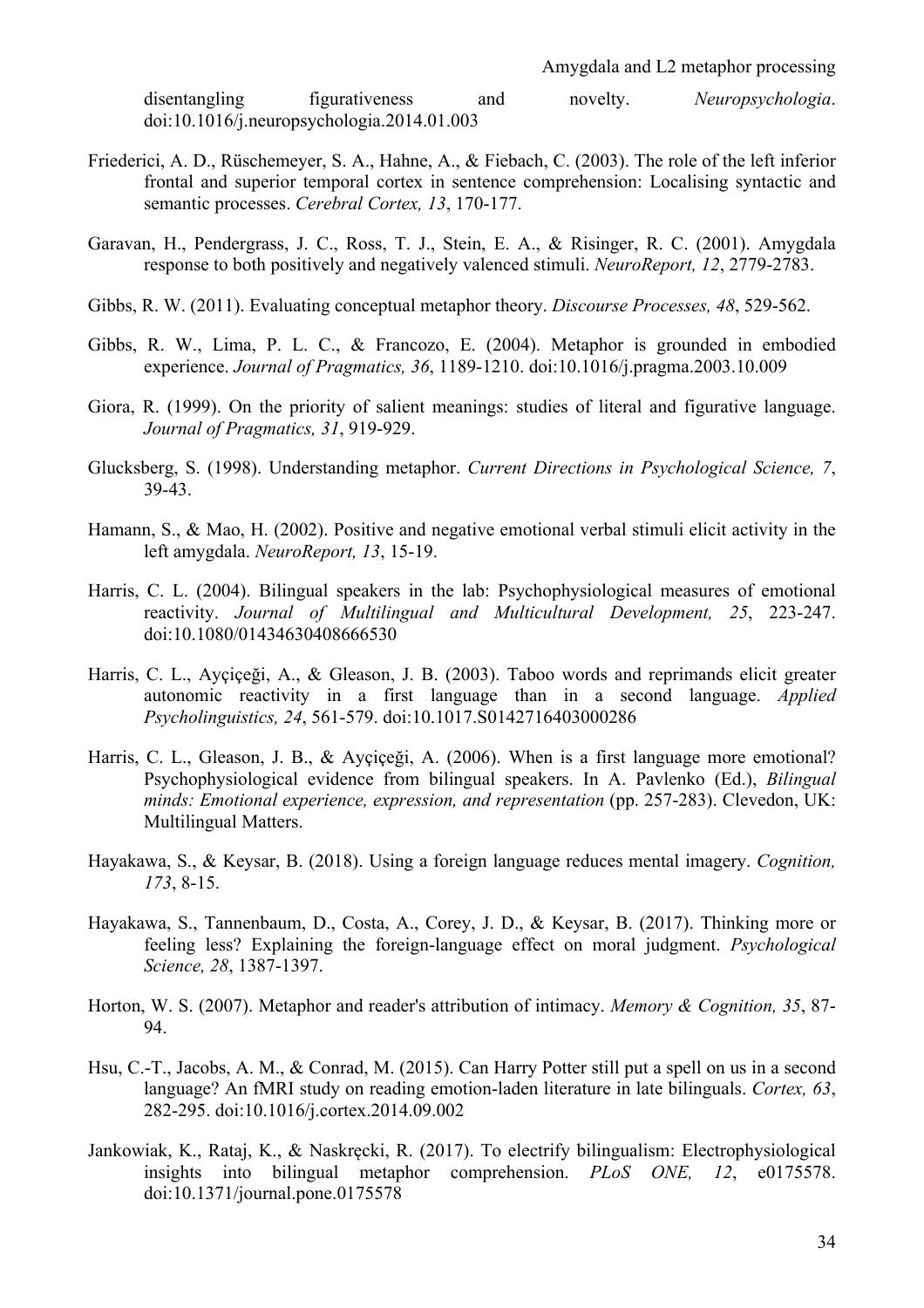- Kanske, P., & Kotz, S. A. (2011). Emotion triggers executive attention: Anterior cingulate cortex and amygdala responses to emotional words in a conflict task. *Human Brain Mapping, 32*, 198-208. doi:10.1002/hbm.21012
- Kasparian, K. (2013). Hemispheric differences in figurative language processing: Contributions of neuroimaging methods and challenges in reconciling current empirical findings. *Journal of Neurolinguistics, 26*, 1-21. doi:10.1016/j.jneuroling.2012.07.001
- Keysar, B. (1989). On the functional equivalence of literal and metaphorical interpretations in discourse. *Journal of Memory and Language, 28*, 375-385.
- Koda, K. (1996). L2 word recognition research: A cricical review. *The Modern Language Journal, 80*, 450-460.
- Kroll, J. F., Bobb, S. C., Misra, M., & Guo, T. (2008). Language selection in bilingual speech: Evidence for inhibitory processes. *Acta Psychologica, 128*, 416-430. doi:10.1016/j.actpsy.2008.02.001
- Lai, V. T., & Curran, T. (2013). ERP evidence for conceptual mappings and comparison processes during the comprehension of conventional and novel metaphors. *Brain and Language, 127*, 484-496. doi:10.1016/j.bandl.2013.09.010
- Lai, V. T., Curran, T., & Menn, L. (2009). Comprehending conventional and novel metaphors: An ERP study. *Brain Research, 1284*, 145-155. doi:10.1016/j.brainres.2009.05.088
- Lai, V. T., van Dam, W., Conant, L. L., Binder, J. R., & Desai, R. H. (2015). Familiarity differentially affects right hemisphere contributions to processing metaphors and literals. *Frontiers in Human Neuroscience, 9*, 44. doi:10.3389/fnhum.2015.00044
- Laufer, B. (2000). Avoidance of idioms in a second language: The effect of L1-L2 degree of similarity. *Studia Linguistica, 54*, 186-196.
- Lehtonen, M., Hultén, A., Rodríguez-Fornells, A., Cunillera, T., Tuomainen, J., & Laine, M. (2012). Differences in word recognition between early bilingals and monolinguals: Behavioral and ERP evidence. *Neuropsychologia, 50*, 1362-1371. doi:10.1016/j.neuropsychologia.2012.02.021
- Libben, M. R., & Titone, D. A. (2008). The multidetermined nature of idiom processing. *Memory & Cognition, 36*, 1103-1121. doi:10.3758/MC.36.6.1103
- Lieberman, M. D., & Cunningham, W. A. (2009). Type I and Type II error concerns in fMRI research: re-balancing the scale. *Social Cognitive and Affective Neuroscience, 4*, 423-428. doi:10.1093/scan/nsp052
- Littlemore, J., Chen, P. T., Koester, A., & Barnden, J. (2011). Difficulties in metaphor comprehension faced by international students whose first language is not English. *Applied Linguistics, 32*, 408-429. doi:10.1093/applin/amr009
- Littlemore, J., & Low, G. (2006). Metaphoric competence, second language learning, and communicative language ability. *Applied Linguistics, 27*, 268-294. doi:10.1093/applin/aml004
- Littlemore, J., Pérez-Sobrino, P., Houghton, D., Shi, J., & Winter, B. (2018). What makes a good metaphor? A cross-cultural study of computer-generated metaphor appreciation. *Metaphor*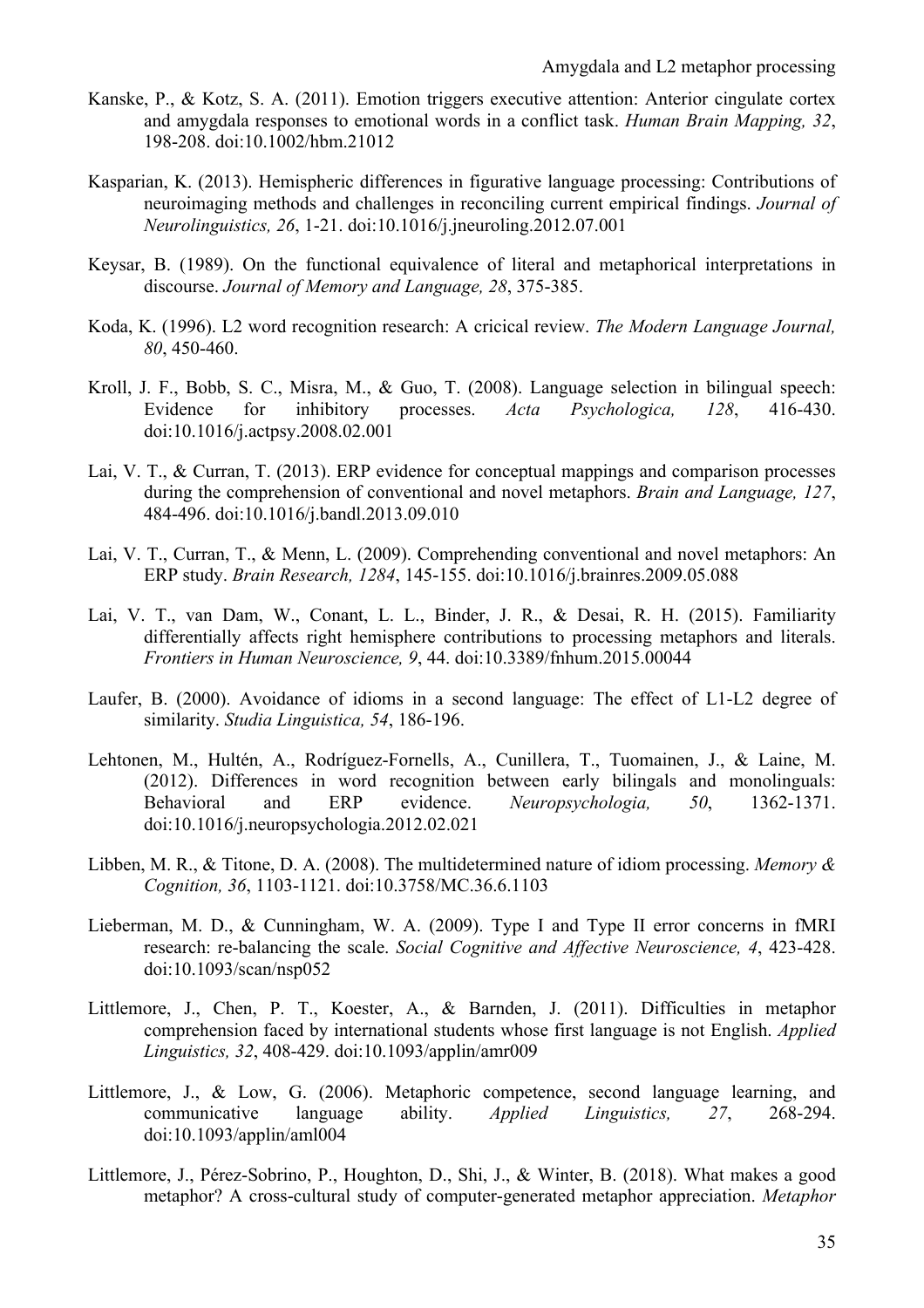*and Symbol, 33*, 101-122. doi:10.1080/10926488.2018.1434944

- Luk, G., Green, D., Abutalebi, J., & Grady, C. (2011). Cognitive control for language switching in bilinguals: A quantitative meta-analysis of functional neuroimaging studies. *Language and Cognitive Processes, 27*, 1479-1488. doi:10.1080/01690965.2011.613209
- Maldjian, J. A., Laurienti, P. J., Kraf, R. A., & Burdette, J. B. (2003). An automated method for neuro-anatomic and cytoarchitectonic atlas-based interrogation of fMRI data sets. *NeuroImage, 19*, 1233-1239.
- Mar, R. A. (2011). The neural bases of social cognition and story comprehension. *Annual Review of Psychology, 62*, 103-134. doi:10.1146/annurev-psych-120709-145406
- Marian, V., Spivey, M., & Hirsch, J. (2003). Shared and separate systems in bilingual language processing: Converging evidence from eyetracking and brain imaging. *Brain and Language, 86*, 70-82. doi:10.1016/S0093-934X(02)00535-7
- Marinova-Todd, S. H., Marshall, D. B., & Snow, C. E. (2000). Three misconceptions about age and L2 learning. *TESOL Quarterly*.
- Martin, A. (1999). Automatic activation of the medial temporal lobe during encoding: Lateralized influences of meaning and novelty. *Hippocampus, 9*, 62-70. doi:10.1002/(SICI)1098- 1063(1999)9:1<62::AID-HIPO7>3.0.CO;2-K
- Mashal, N., Borodkin, K., Maliniak, O., & Faust, M. (2015). Hemispheric involvement in native and non-native comprehension of conventional metaphors. *Journal of Neurolinguistics, 35*, 96-108.
- Mashal, N., & Faust, M. (2008). Right hemisphere sensitivity to novel metaphoric relations: Application of the signal detection theory. *Brain and Language, 104*, 103-112. doi:10.1016/j.bandl.2007.02.005
- Mashal, N., Faust, M., & Hendler, T. (2005). The role of the right hemisphere in processing nonsalient metaphorical meanings: Application of principal components analysis to fMRI data. *Neuropsychologia, 43*, 2084-2100.
- Mashal, N., Faust, M., Hendler, T., & Jung-Beeman, M. (2008). Hemispheric differences in processing the literal interpretation of idioms: Converging evidence from behavioral and fMRI studies. *Cortex, 44*, 848-860. doi:10.1016/j.cortex.2007.04.004
- McNab, F., Leroux, G., Strand, F., Thorell, L., Bergman, S., & Klingberg, T. (2008). Common and unique components of inhibition and working memory: An fMRI, within-subjects investigation. *Neuropsychologia, 46*, 2668-2682. doi:10.1016/j.neuropsychologia.2008.04.023
- McQuarrie, E. F., & Mick, D. G. (1996). Figures of rhetoric in advertising language. *Journal of Consumer Research, 22*, 424-438. doi:10.1086/209459
- Mummery, C. J., Patterson, K., Price, C. J., Ashburner, J., Frackowiak, R. S. J., & Hodges, J. R. (2000). A voxel-based morphometry study of semantic dementia: Relationship between temporal lobe atrophy and semantic memory. *Annals of Neurology, 47*, 36-45.
- Ortony, A., & Fainsilber, L. (1987). *The role of metaphors in descriptions of emotions.* Paper presented at the 1987 workshop on theoretical issues in natural language processing.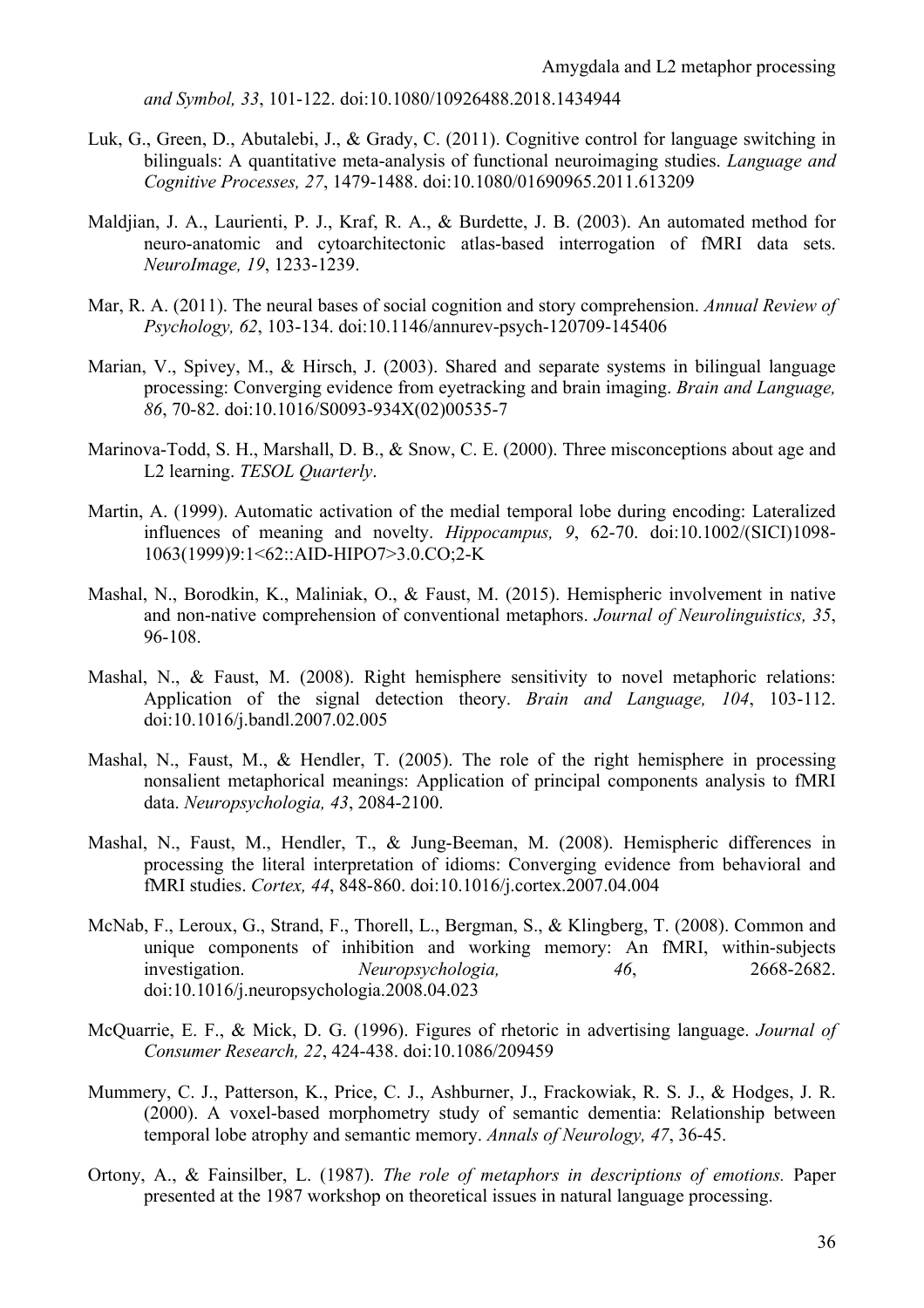- Osaka, N., Osaka, M., Kondo, H., Morishita, M., Fukuyama, H., & Shibasaki, H. (2004). The neural basis of executive function in working memory: an fMRI study based on individual differences. *NeuroImage, 21*, 623-631. doi:10.1016/j.neuroimage.2003.09.069
- Parker Jones, O., Green, D., Grogan, A., Pliatsikas, C., Filippopolitis, K., Ali, N., . . . Price, C. J. (2012). Where, when and why brain activation differs for bilinguals and monolinguals during picture naming and reading aloud. *Cerebral Cortex, 22*, 892-902. doi:10.1093/cercor/bhr161
- Pavlenko, A. (2012). Affective processing in bilingual speakers: Disembodied cognition? *International Journal of Psychology, 47*, 405-428. doi:10.1080/00207594.2012.743665
- Perani, D., & Abutalebi, J. (2005). The neural basis of first and second language processing. *Current Opinion in Neurobiology, 15*, 202-206. doi:10.1016/j.conb.2005.03.007
- Perani, D., Paulesu, E., Sebastian-Galles, N., Dupoux, E., Dehaene, S., Bettinardi, V., . . . Mehler, J. (1998). The bilingual brain. Proficency and age of acquisition of the second language. *Brain, 121*, 1841-1852.
- Pollio, H. R., Barlow, J. M., Fine, H. J., & Pollio, M. R. (1977). *Psychology and the poetics of growth: Figurative language in psychology, psychotherapy, and education.*: Erlbaum.
- Rapp, A. M., Mutschler, D. E., & Erb, M. (2012). Where in the brain is nonliteral language? A coordinate-based meta-analysis of functional magnetic resonance imaging studies. *NeuroImage, 63*, 600-610. doi:10.1016/j.neuroimage.2012.06.022
- Rojo, A., Ramos, M., & Valenzuela, J. (2014). The emotional impact of translation: A heart rate study. *Journal of Pragmatics, 71*, 31-44. doi:10.1016/j.pragma.2014.07.006
- Rüschemeyer, S. A., Zysset, S., & Friederici, A. D. (2006). Native and non-native reading of sentences: An fMRI experiment. *NeuroImage*, 31, 354-365. doi:10.1016/j.neuroimage.2005.11.047
- Schmidt, G. L., Kranjec, A., Cardillo, E. R., & Chatterjee, A. (2010). Beyond laterality: A critical assessment of research on the neural basis of metaphor. *Journal of the International Neuropsychological Society, 16*, 1-5. doi:10.1017/S1355617709990543
- Seeley, W. W., Menon, V., Schatzberg, A., F., Keller, J., Glover, G. H., Kenna, H., . . . Greicius, M. D. (2007). Dissociable intrinsic connectivity networks for salience processing and executive control. *The Journal of Neuroscience, 27*, 2349-2356.
- Semino, E. (2008). *Metaphor in discourse*. Cambridge: Cambridge University Press.
- Siyanova-Chanturia, A., Canal, P., & Heredia, R. R. (2019). Event-related potentials in monolingual and bilingual non-literal language processing. In J. W. Schwieter (Ed.), *The handbook of the neuroscience of multilingualism* (pp. 508-529): Wiley Blackwell.
- Thibodeau, P. H., Hendricks, R. K., & Boroditsky, L. (2017). How linguistic metaphor scaffolds reasoning. *Trends in Cognitive Sciences*.
- Thierry, G., & Wu, Y. J. (2007). Brain potentials reveal unconscious translation during foreignlanguage comprehension. *Proceedings of the National Academy of Sciences of the USA, 104*, 12530-12535. doi:10.1073/pnas.0609927104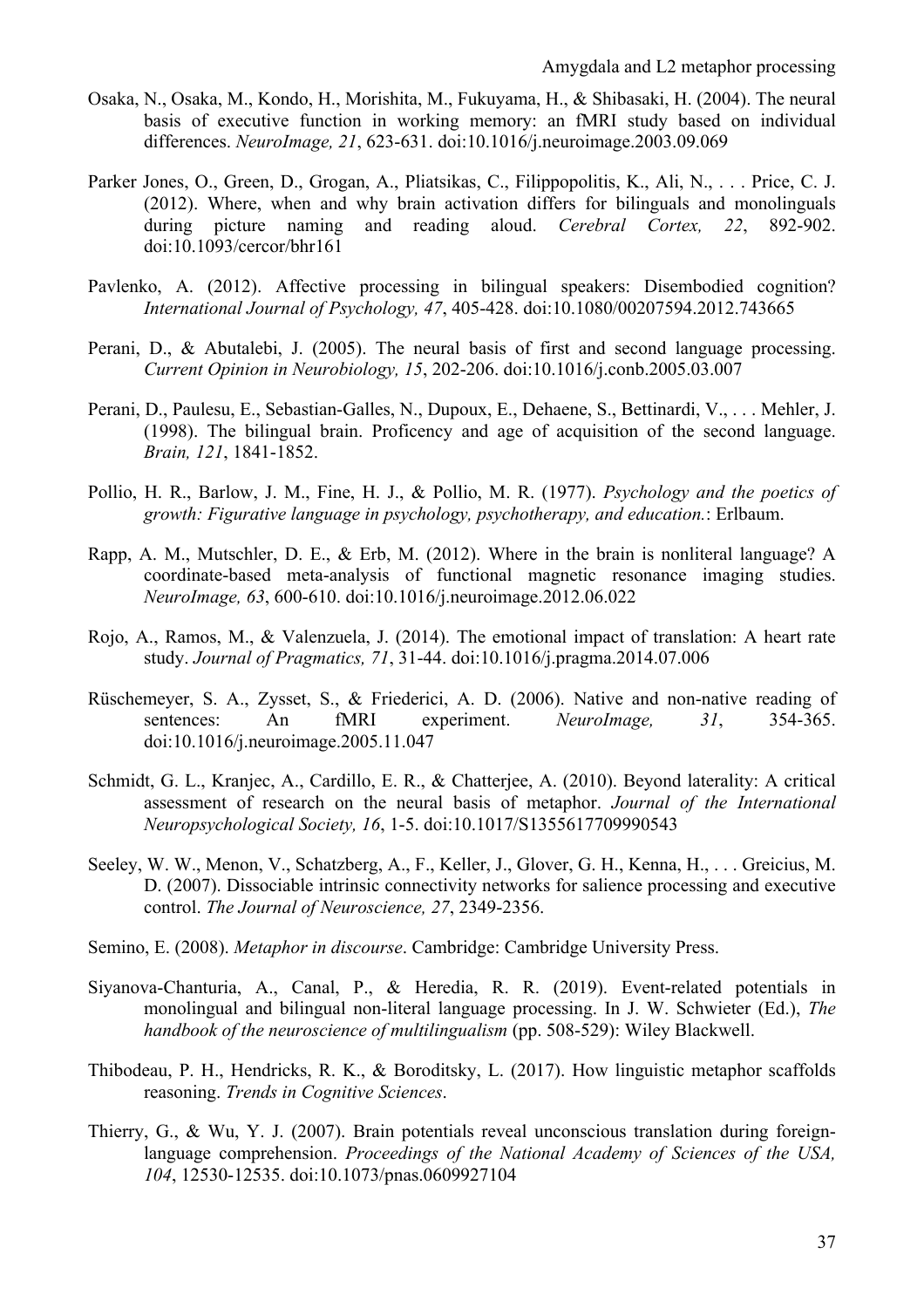- Türker, E. (2016). The role of L1 conceptual and linguistic knowledge and frequency in the acquisition of L2 metaphorical expressions. *Second Language Research, 32*, 25-48. doi:10.1177/0267658315593336
- Uchiyama, H. T., Saito, D. N., Tanabe, H. C., Harada, T., Seki, A., Ohno, K., . . . Sadato, N. (2012). Distinction between the literal and intended meanings of sentences: A functional magnetic resonance imaging study of metaphor and sarcasm. *Cortex, 48*, 563-583. doi:10.1016/j.cortex.2011.01.004
- Weiland, H., Bambini, V., & Schumacher, P. B. (2014). The role of literal meaning in figurative language comprehension: evidence from masked priming ERP. *Frontiers in Human Neuroscience, 8*, 583. doi:10.3389/fnhum.2014.00583
- Winter, B. (2016). Taste and smell words form and affectively loaded and emotionally flexible part of the English lexicon. *Language, Cognition and Neuroscience*. doi:10.1080/23273798.2016.1193619
- Yang, J. (2014). The role of the right hemisphere in metaphor comprehension: A meta-analysis of functional magnetic resonance imaging studies. *Human Brain Mapping, 35*, 107-122. doi:10.1002/hbm.22160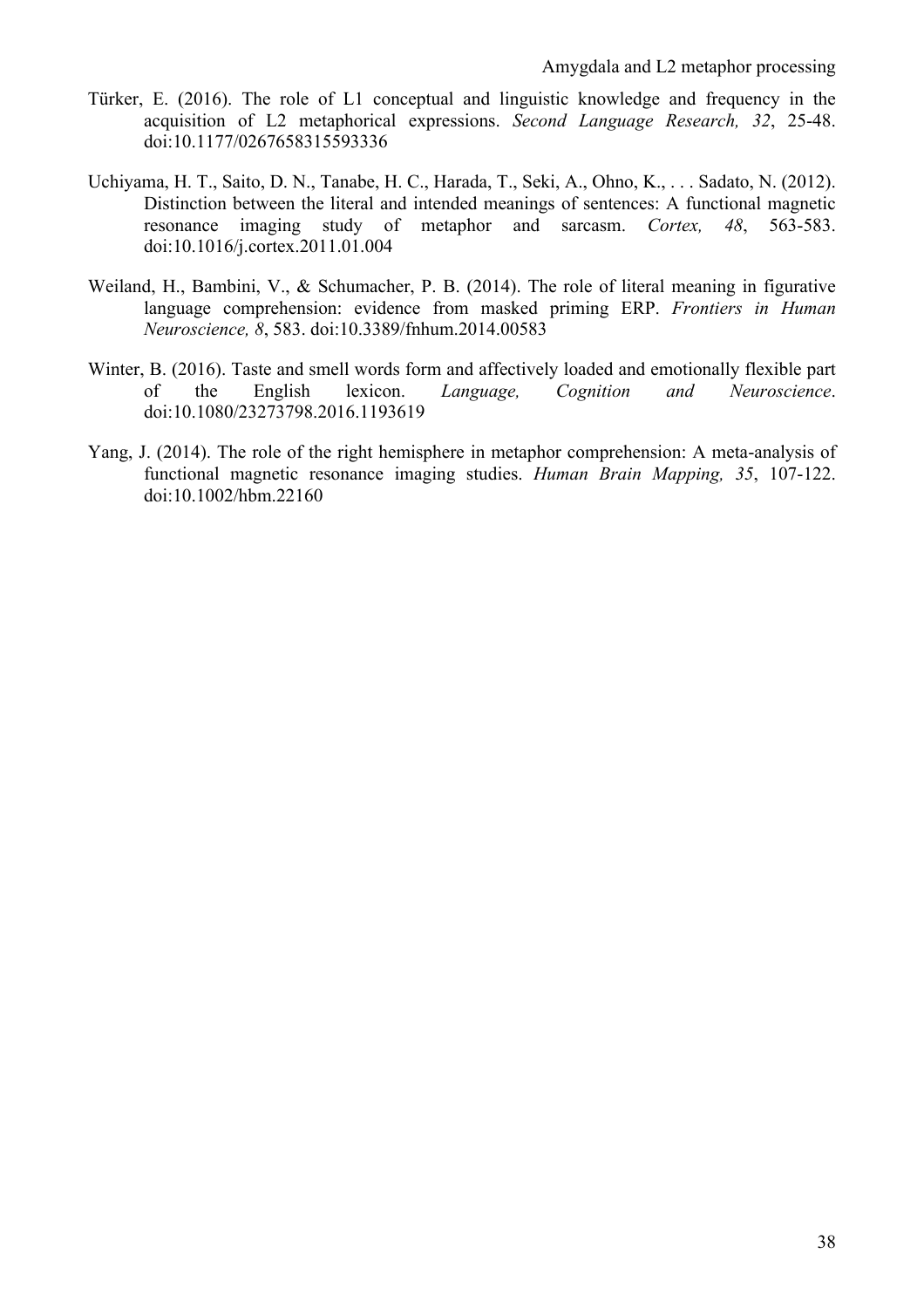**Appendix A.** Clusters showing significant BOLD signal change at the whole-brain level for the main effect of Group, in both directions: L2 > L1 speakers; L1 > L2 speakers. At the voxel level, a significance threshold of *p* < 0.005 was applied, followed by FDR correction at the cluster level (*p*  $< 0.05$ ). Legend: Hemi. = hemisphere, L = left, R = right; cluster size is in voxels, T = peak t value;  $X, Y, Z = MNI$  stereotactic space coordinates.